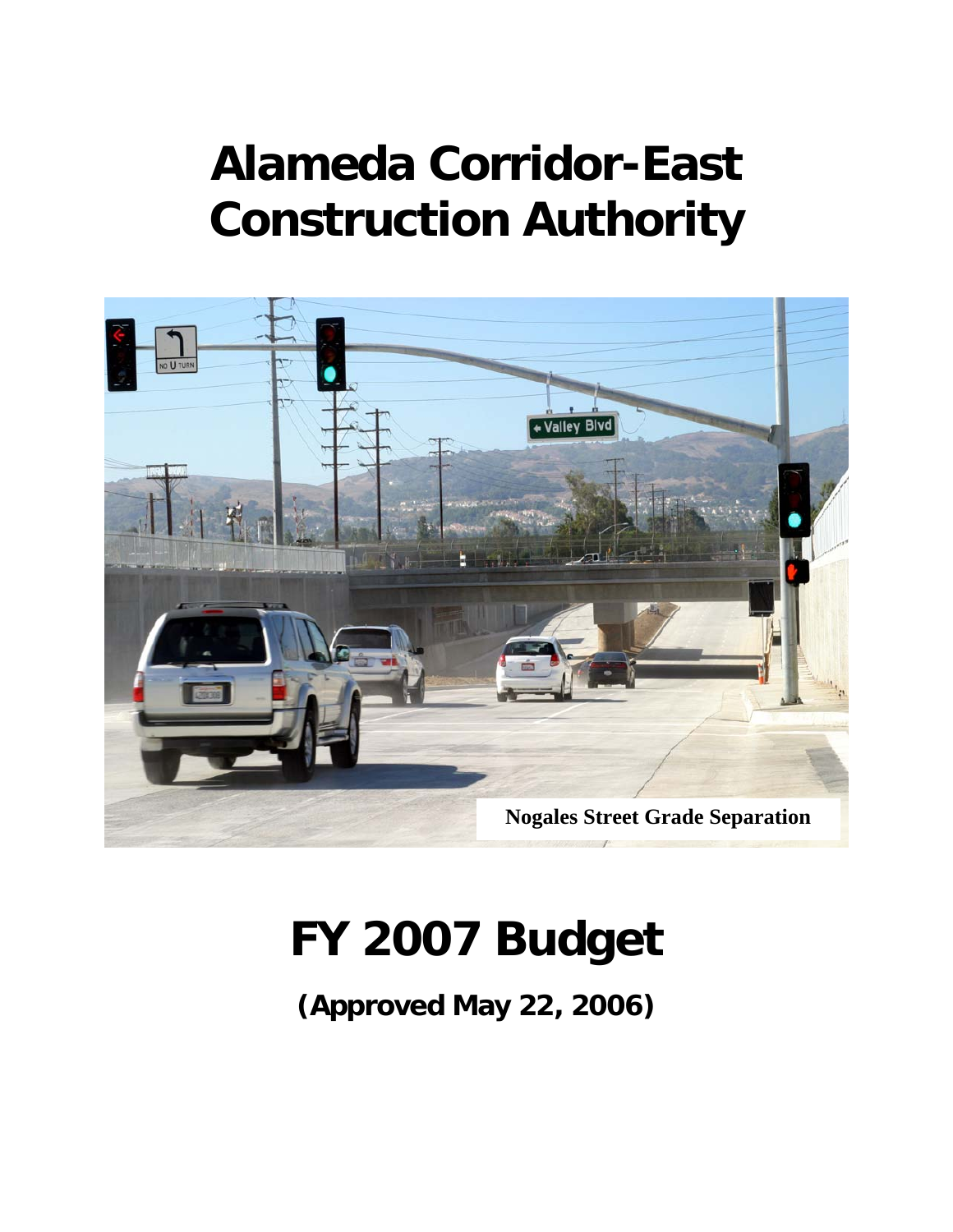| <b>Table of Contents</b> |  |  |
|--------------------------|--|--|
|                          |  |  |
|                          |  |  |
|                          |  |  |
|                          |  |  |
|                          |  |  |
|                          |  |  |
|                          |  |  |
|                          |  |  |
|                          |  |  |
|                          |  |  |
|                          |  |  |
|                          |  |  |
|                          |  |  |
|                          |  |  |
|                          |  |  |
|                          |  |  |
|                          |  |  |
|                          |  |  |
|                          |  |  |
|                          |  |  |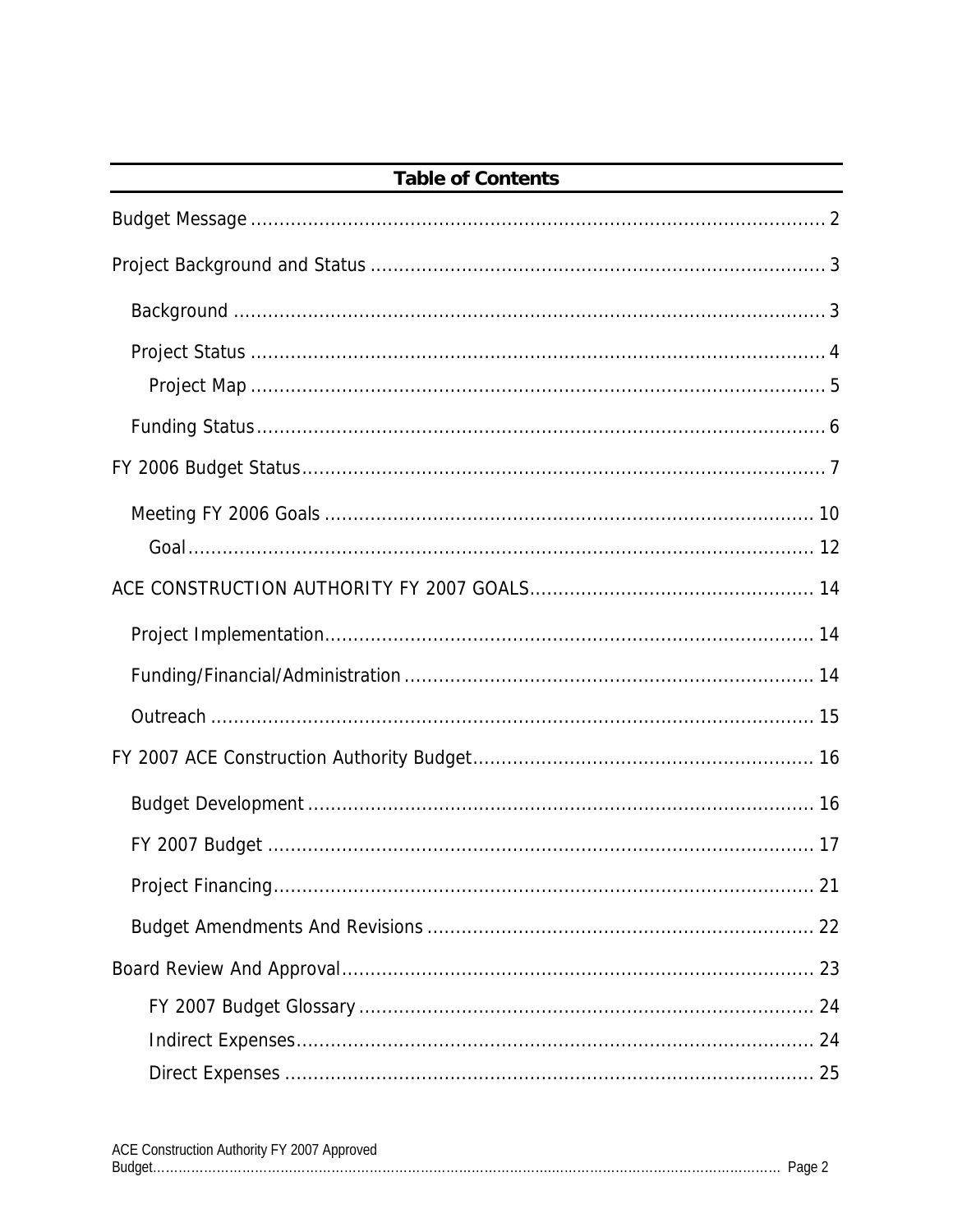#### **Organization**

#### **Board of Directors**

**Mayor Ernest Gutierrez**  City of El Monte Chairman

**Councilmember George Hunter**  City of Pomona Vice Chairman

> **Mayor Bob Bagwell**  City of Montebello

**Councilman Harry Baldwin**  City of San Gabriel

> **Mayor Carol Herrera**  City of Diamond Bar

 **Councilman Phil Marcellin**  City of Industry

**Supervisor Gloria Molina**  LA County Board of Supervisors

> **Mayor Paul Eaton**  City of Montclair (Ex-Officio San Bernadino Associated Governments)

> > **Rick Richmond**  Chief Executive Officer

4900 Rivergrade Road Suite A120 Irwindale, CA 91706

Phone: (626) 962-9292 Fax: (626) 962-9393 Helpline: 888-ACE-1426 Web site: www.theaceproject.org

**San Gabriel Valley Council of Governments** 

> 3452 E. Foothill Blvd. Suite 810 Pasadena, CA 91107

Phone: (626) 564-9702 Fax: (626) 564-1116 Web site: www.sgvcog.org

> Nicolas T. Conway Executive Director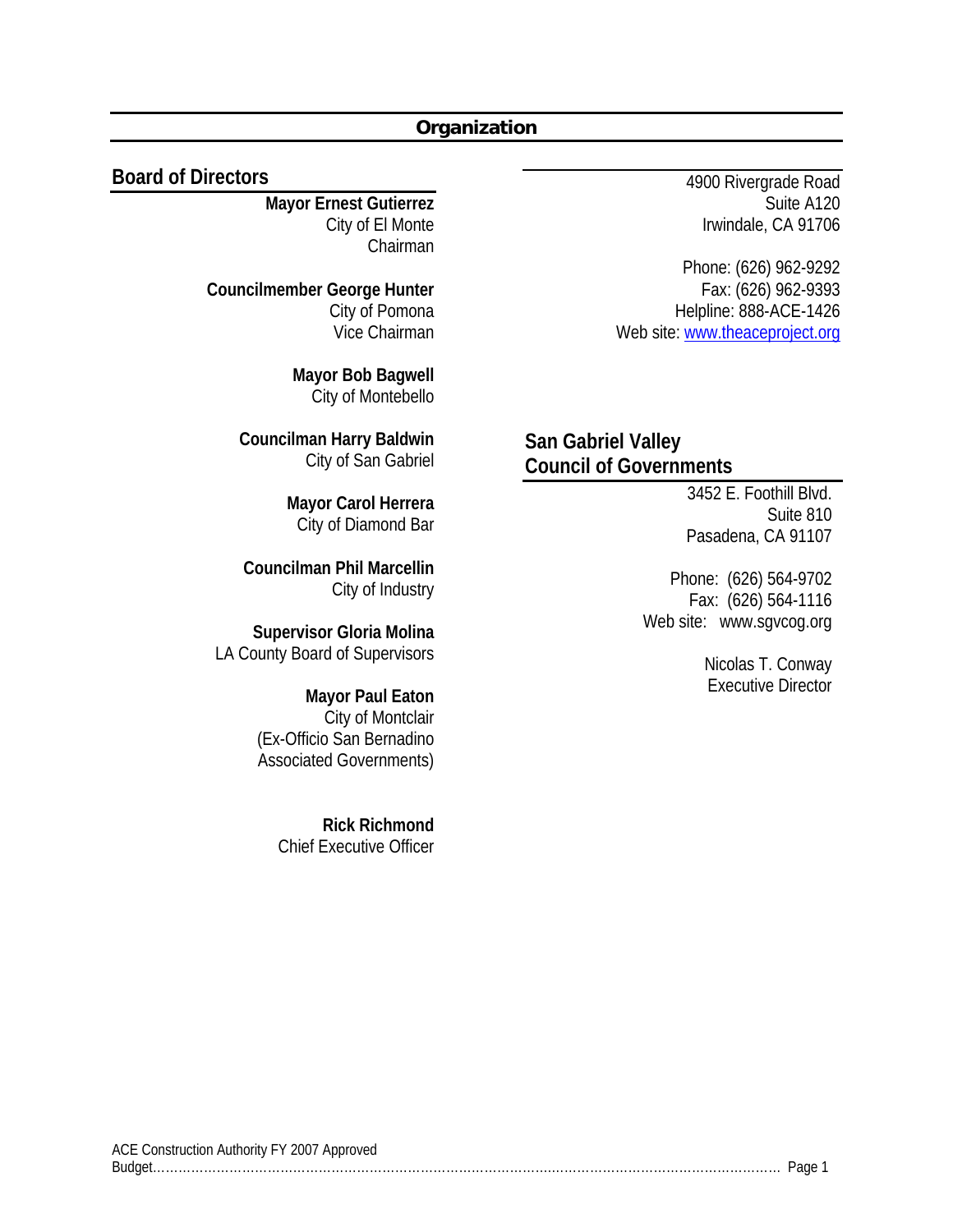ACE will be entering the final stages of Phase I as six grade separations will be in construction during FY 2007.

FY 2006 was a busy year for ACE. The Nogales Street grade separation, our first grade separation project, was completed and turned over to the Cities of Industry and West Covina. Construction continued at East End Ave/Reservoir Street, Ramona Boulevard and Temple Avenue. Construction contracts were advertised for the Sunset Avenue and Brea Canyon Road grade separations.

Future funding continues to be a major issue for ACE as the new omnibus transportation bill passed by Congress, SAFETEA-LU, was two years late and contained less funding for the project than hoped for. While this has adversely impacted our ability to start Phase II we continue to pursue other funding options wherever they exist to fully implement the ACE Project as expeditiously as possible.

Rick Richmond

Chief Executive Officer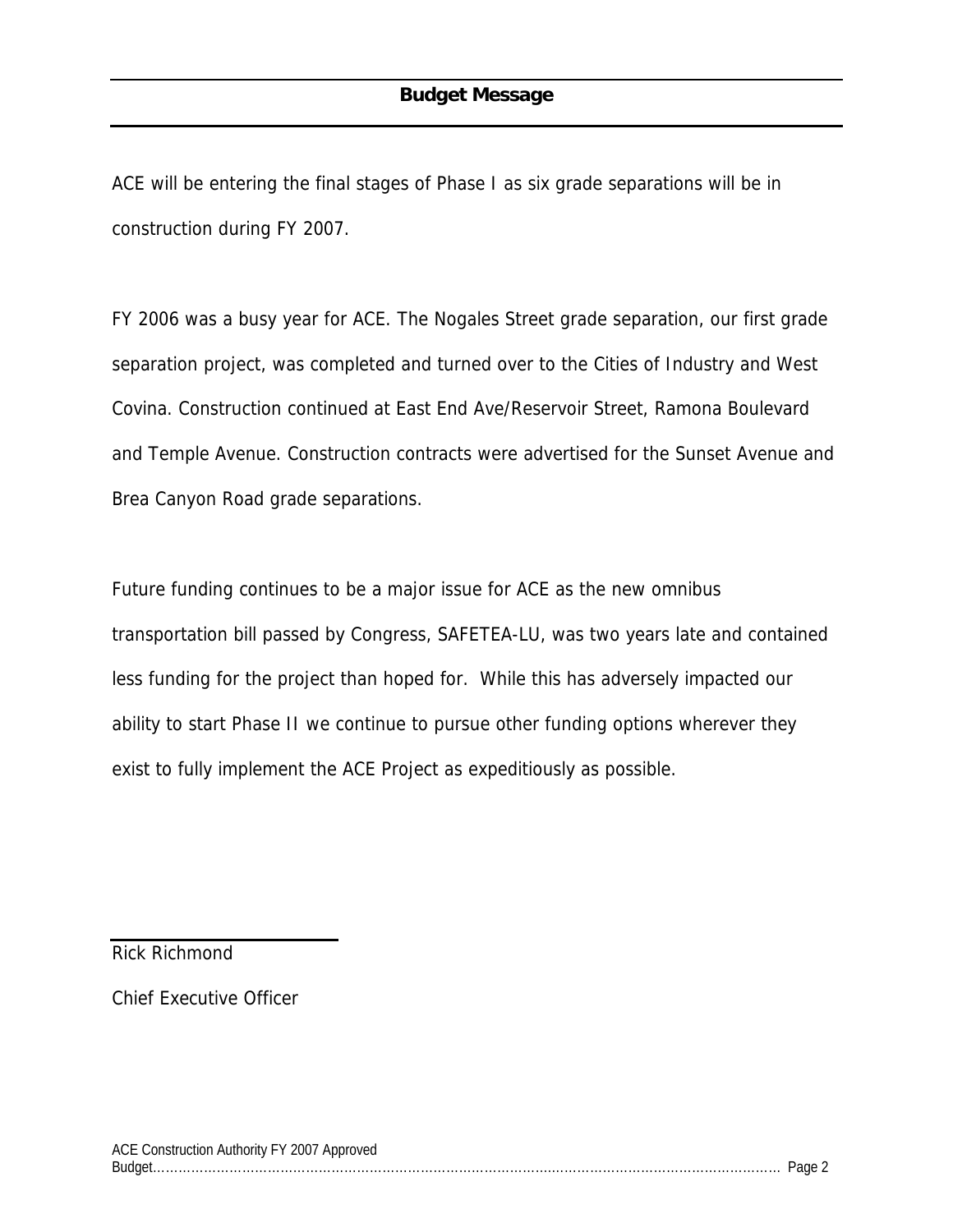#### **Background**

The Alameda Corridor-East (ACE) Construction Authority was created by the San Gabriel Valley Council of Governments (COG) in 1998 to mitigate the effects increasing train traffic would have on congestion, the local environment, and safety in the San Gabriel Valley. Forecasts of increased rail traffic over the next two decades range as high as 160%, along with increases in train length of up to 50%. The Alameda Corridor, between the Long Beach and Los Angeles Ports and the three transcontinental railroad routes starting east of downtown Los Angeles, provided a high capacity, high performance, "environmentally friendly" route capable of supporting a large increase in the volume of freight trains to and from the Ports. East of the terminus of the Alameda Corridor – where 90% of the trains continue their journey – no enhanced infrastructure was provided.

In response, the COG commissioned a feasibility study in the mid-1990s to examine the impact of freight growth and the ACTA project on the San Gabriel Valley. ACE was created in 1998 to implement the recommendations of that study, which included constructing 20 grade separations at the busiest street-railroad crossings and railroad crossing safety improvements wherever needed.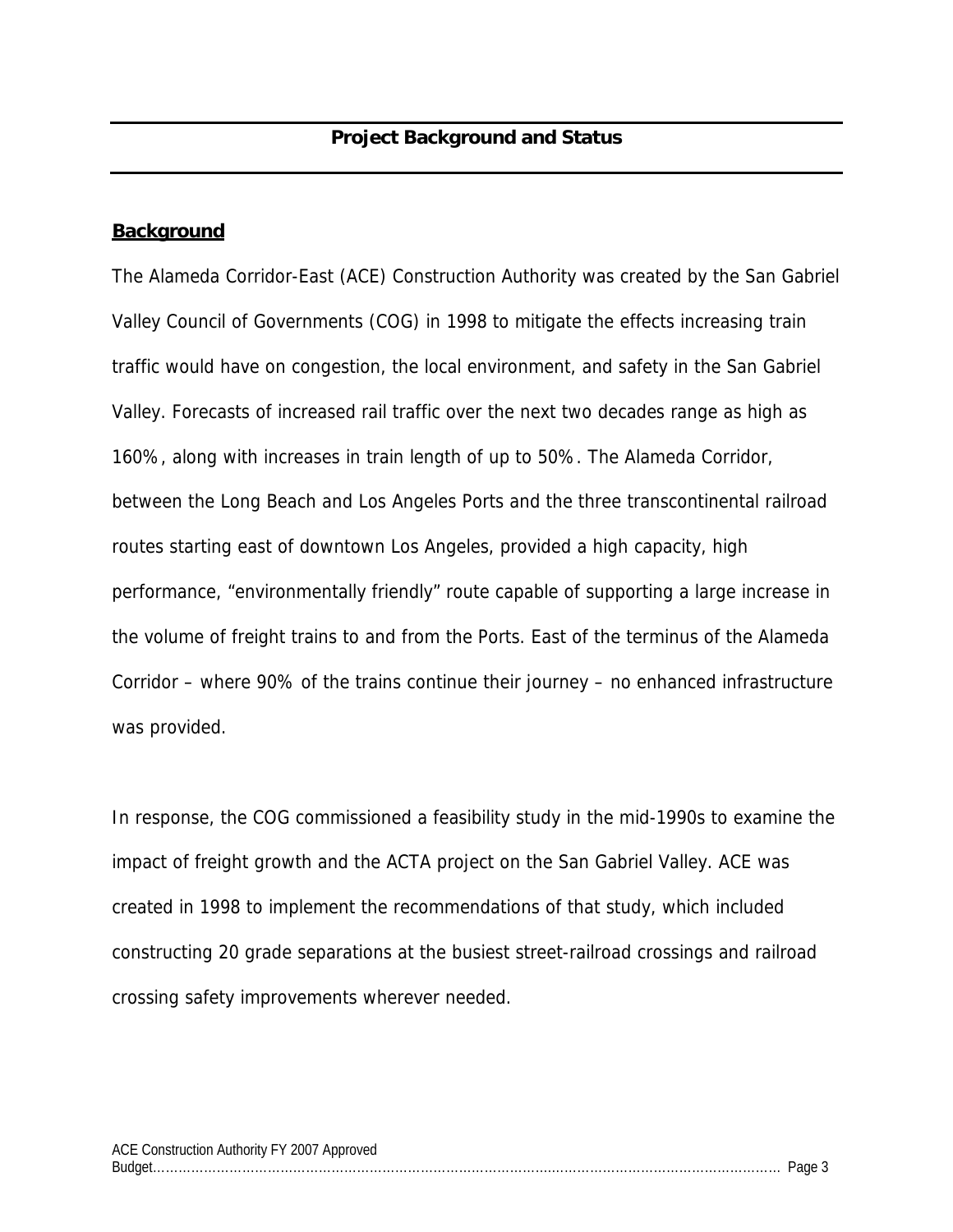ACE has completed safety improvements at 39 at-grade railroad crossings, completed design on all of the eight grade separations in Phase I, opened the first grade separation at Nogales Street, has construction underway at various stages on six other grade separation locations and completed testing of an advanced traffic signal control system to enable motorist diversion around blocked crossings. In addition, at the request of the Los Angeles County and the City of Industry we completed the design of a ninth grade separation at Nogales Street.

Phase II of the ACE Project includes another 10 grade separations.

#### **Project Status**

The following is a summary of the status of each of the Phase I project components:

#### Railroad Crossing Safety Improvements (39 crossings)

**Completed** 

#### IR/RIS - Intelligent Roadway/Rail Signal System

**Demo system in Pomona through testing and ready for transfer to City.** 

#### Grade Separations (10 crossings – 8 managed by ACE)

- Design complete at nine separations.
- One grade separation completed.
- Five grade separations in construction.
- One grade separation advertised for construction.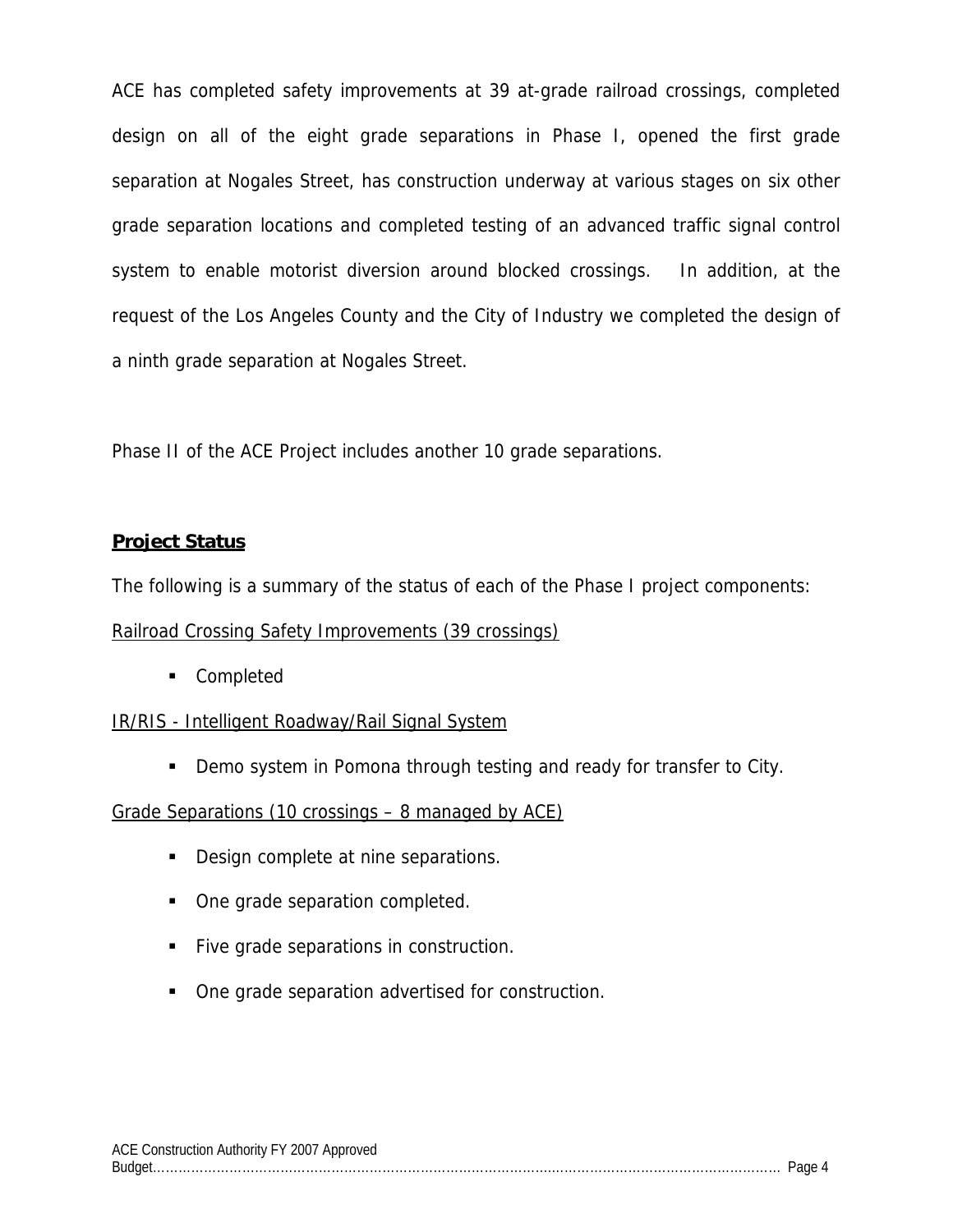#### **Project Map**

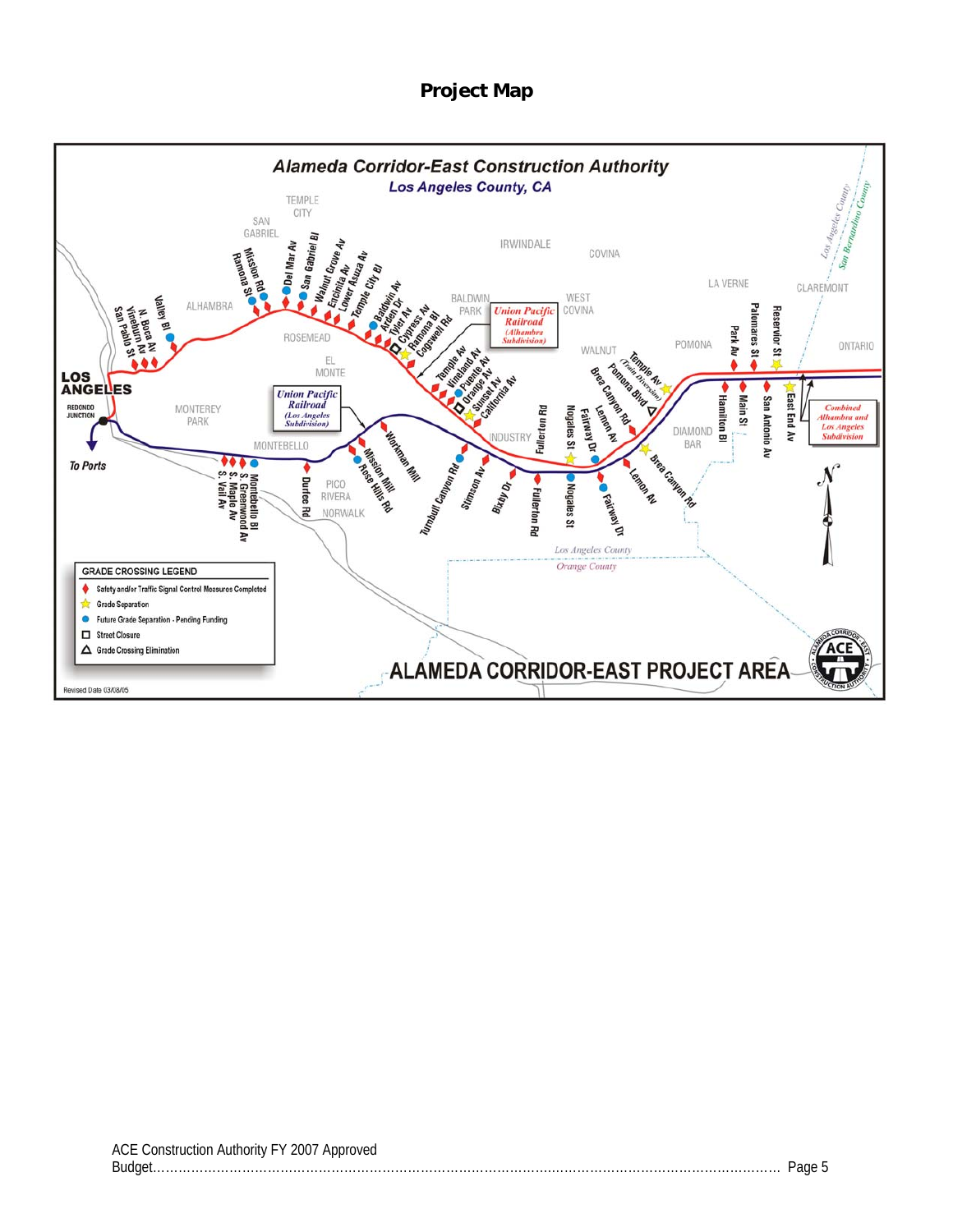#### **Funding Status**

The current estimated cost for Phase I is approximately \$460 million (excluding engineering of the San Gabriel trench project). The following funding has been authorized (though not all of these funds are immediately available):

| <b>Federal TEA-21 Demonstration Earmark</b>      | \$135.5 million |
|--------------------------------------------------|-----------------|
| <b>Federal SAFTEA-LU Demonstration Earmark</b>   | 73.9            |
| Federal Trade Corridor Grants and Appropriations | 19.5            |
| State Highway Funds (ITIP)                       | 38.7            |
| State General Funds (TCRF)                       | 130.3           |
| MTA "Call for Projects"                          | 152.3           |
| <b>UPRR Contribution</b>                         | 12.0            |
|                                                  | \$562.2 million |

In addition to fully funding Phase I, staff is actively pursing new or renewed sources of funding for the 10 grade separations remaining in Phase II of the project. Recently authorized State transportation bond funding is one example, but other sources will be necessary and the time it will take to secure this funding will add to the cost of the overall project.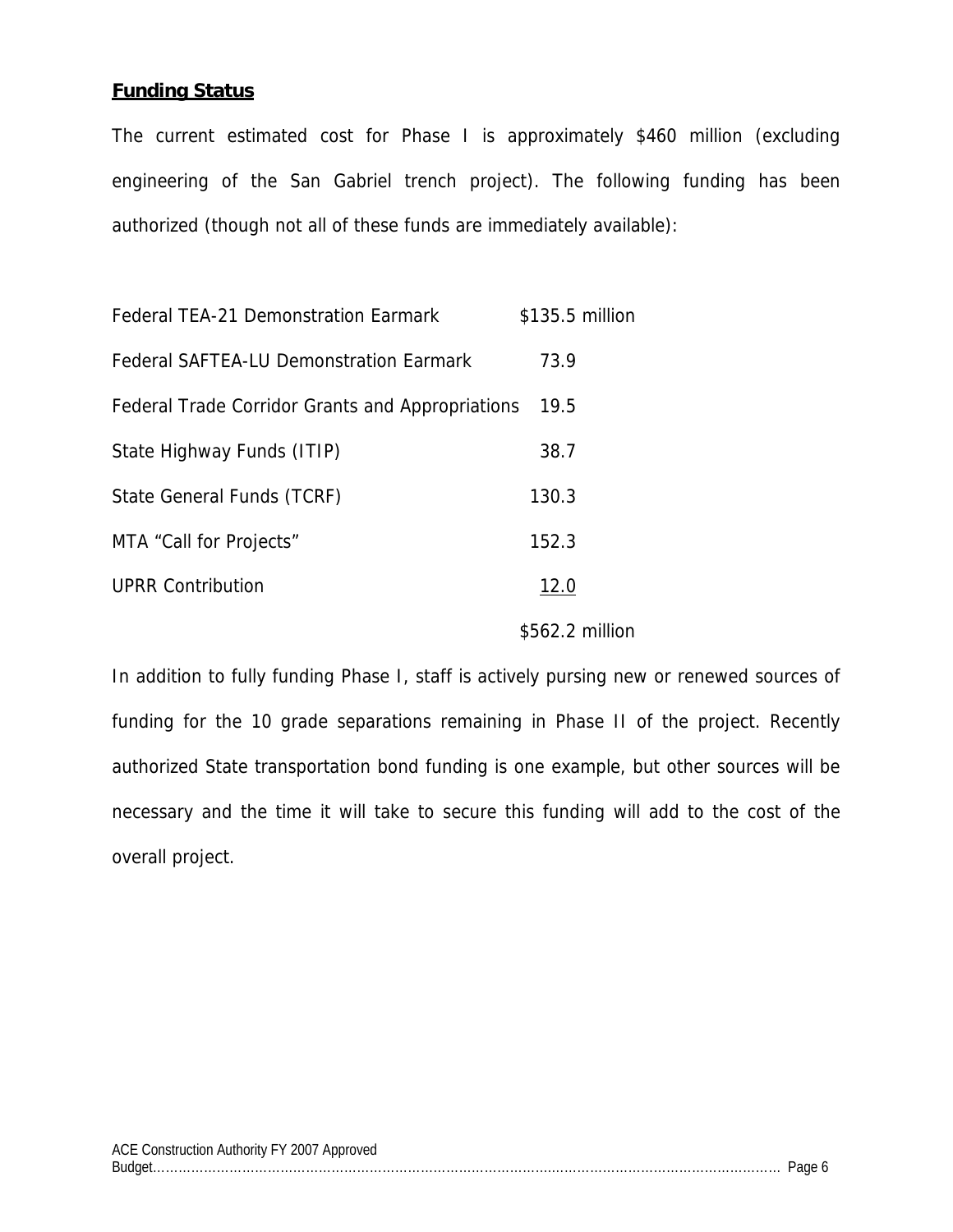The Board of Directors adopted the Fiscal Year (FY) 2006 Budget in May 2005.

The attached table (Exhibit I) compares the FY 2006 Budget to the estimated actual expenses as of June 30, 2006.

As in the past, our annual budget is broken down into two categories – indirect project expense and direct project expense.

#### Indirect Project Expense

Indirect expenses (such as salaries, rent, office supplies, etc.) that cannot easily be charged to specific project activities are billed to grants based on an annual indirect rate plan approved by Caltrans. The rate approved for FY 2006 was 6.3%. ACE anticipates incurring indirect expense in FY 2006 about 2% below budget.

Indirect expenses are expected to overrun in three areas:

- Fringe benefits (\$22,000 or 5.8%) due to underestimated CalPERS contribution percentages;
- Program management (\$56,000 or 3.7%) due to a higher proportion of these expenses being charged to indirect vs. direct than expected;
- UPRR invoice review (\$5,000 or 7.5%) due to a heavier than expected workload reconciling UPRR charges on the crossing safety program; and
- Equipment expenses (\$2,000 or 5.9%) due to slightly higher equipment lease and software costs.

#### Direct Project Expense

Direct expenses are those than can be readily associated with specific projects such as staff or program management time, engineering, property acquisition, construction, and miscellaneous support costs. As a general rule, overruns in direct annual costs are a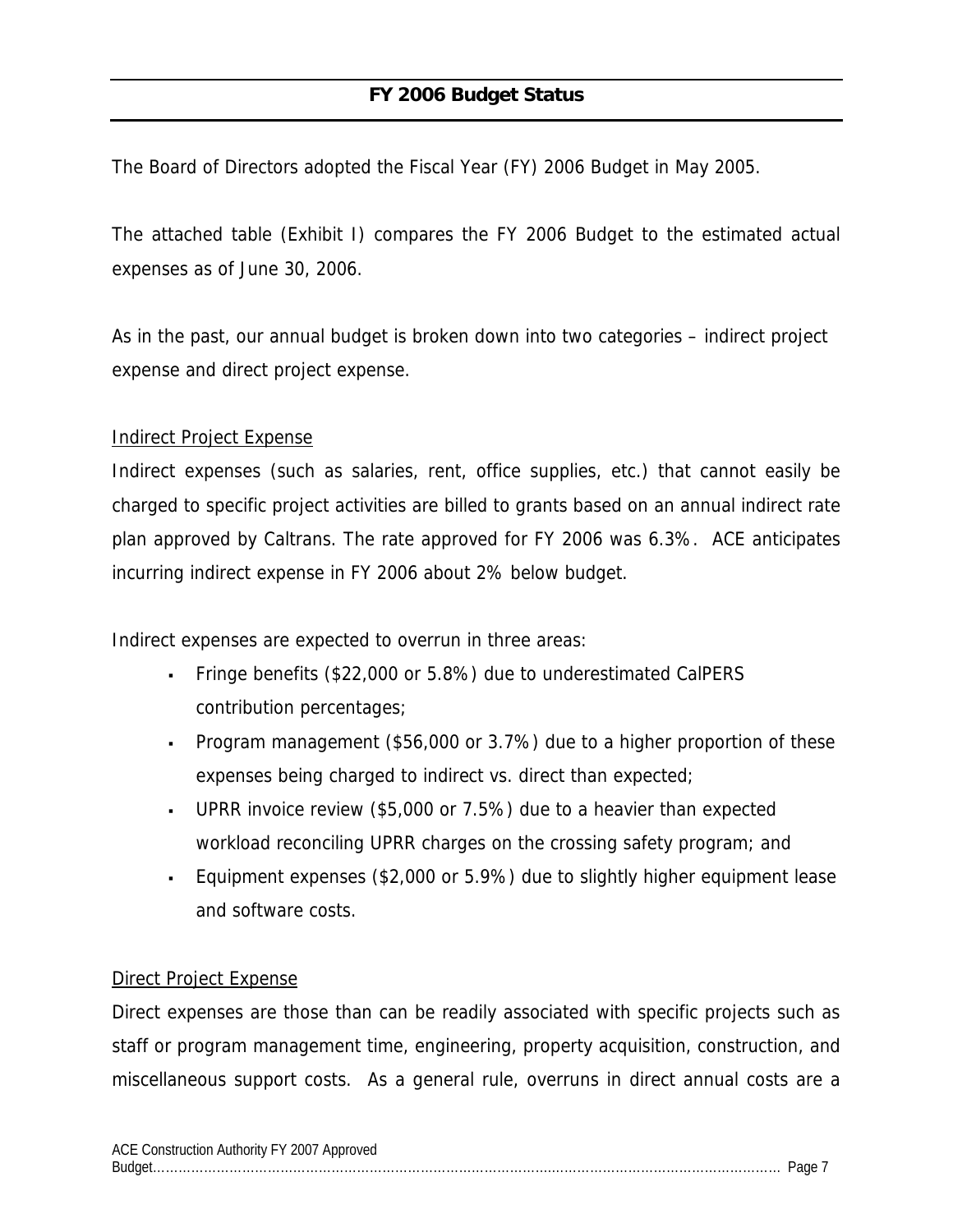positive sign of faster than assumed progress if total project costs aren't increasing. Conversely, underruns generally mean slower progress and under-collection of indirect costs.

The most significant projected variances are:

- Utility Relocations Delays in funding for Sunset Avenue and Brea Canyon Road postponed utility relocation
- Railroad Delays at Sunset Avenue and Brea Canyon Road caused by funding issues in the beginning of the year
- Construction Management Delays in beginning construction at Temple Avenue caused by UPRR required design changes, and later than expected starts at Sunset Avenue and Brea Canyon Road.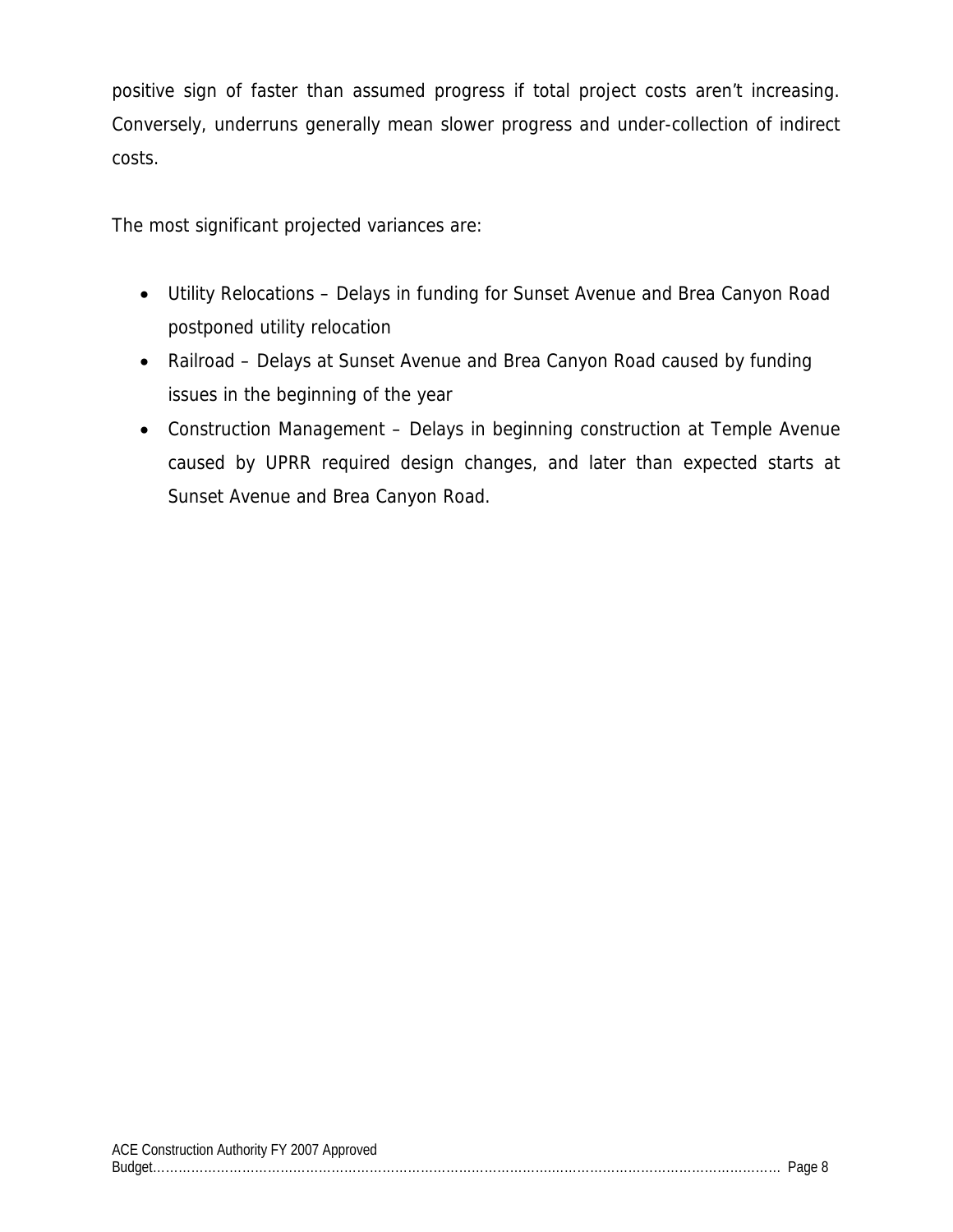## **Exhibit I FY 2006 Budget vs. Est. Actual**

**(\$ in Thousands)**

|                                        | <b>Yr End</b>                       | <b>FY 2006</b> | Under/         |  |
|----------------------------------------|-------------------------------------|----------------|----------------|--|
| <b>Expenditures</b>                    | <b>Estimate</b>                     | <b>Budget</b>  | (Over)         |  |
| <b>Indirect</b>                        |                                     |                |                |  |
| <b>Personnel</b>                       |                                     |                |                |  |
| Salaries and Wages                     | \$<br>821                           | \$<br>838      | \$<br>17       |  |
| <b>Fringe Benefits</b>                 | 379                                 | 357            | (22)           |  |
| <b>Board/Employee Expenses</b>         |                                     |                |                |  |
| Travel                                 | 40                                  | 42             | $\overline{c}$ |  |
| Training/Memberships                   | 6                                   | 8              | $\mathbf{2}$   |  |
| <b>Board Related Expenses</b>          | 19                                  | 20             | 1              |  |
| <b>Professional Services</b>           |                                     |                |                |  |
| Auditing/Accounting                    | 28                                  | 30             | $\overline{2}$ |  |
| DBE/Labor Compliance                   | 175                                 | 219            | 44             |  |
| Legal - Agency Support                 | 27                                  | 80             | 53             |  |
| Program Mgt                            | 1,513                               | 1,457          | (56)           |  |
| <b>State/Federal Advisory Services</b> | 240                                 | 245            | 5              |  |
| <b>Risk Management</b>                 | 55                                  | 55             |                |  |
| <b>UPRR</b> Invoice Review             | 72                                  | 67             | (5)            |  |
| Other                                  |                                     | 10             | 10             |  |
| <b>Insurance</b>                       | 405                                 | 410            | 5              |  |
| <b>Equipment Expense</b>               | 36                                  | 34             | (2)            |  |
| <b>Office Expense</b>                  | 201                                 | 201            |                |  |
| <b>Office Operations</b>               | 29                                  | 54             | 25             |  |
| <b>Other</b>                           | 6                                   | 8              | $\overline{2}$ |  |
| <b>Total Indirect</b>                  | 4,052                               | 4,135          | 83             |  |
| <b>Direct</b>                          |                                     |                |                |  |
| <b>Salaries</b>                        | 403                                 | 340            | (63)           |  |
| Program Management                     | 1,925                               | 2,512          | 587            |  |
| Legal                                  | 772                                 | 540            | (232)          |  |
| Labor Compliance                       | 100                                 | 193            | 93             |  |
| Design                                 | 1,516                               | 893            | (623)          |  |
| <b>ROW</b> Acquisition                 | 3,973                               | 4,250          | 277            |  |
| <b>Utility Relocation</b>              | 2,085                               | 4,657          | 2,572          |  |
| <b>Construction Mgt</b>                | 3,366                               | 5,101          | 1,735          |  |
| Railroad                               | 7,026                               | 8,586          | 1,560          |  |
| Construction                           | 36,069                              | 34,081         | (1,988)        |  |
| Advertising                            | 21                                  |                | (21)           |  |
| <b>Total Direct</b>                    | 57,256                              | 61,153         | 3,897          |  |
| <b>Total ACE</b>                       | $\boldsymbol{\mathsf{S}}$<br>61,308 | \$<br>65,288   | $\$$<br>3,980  |  |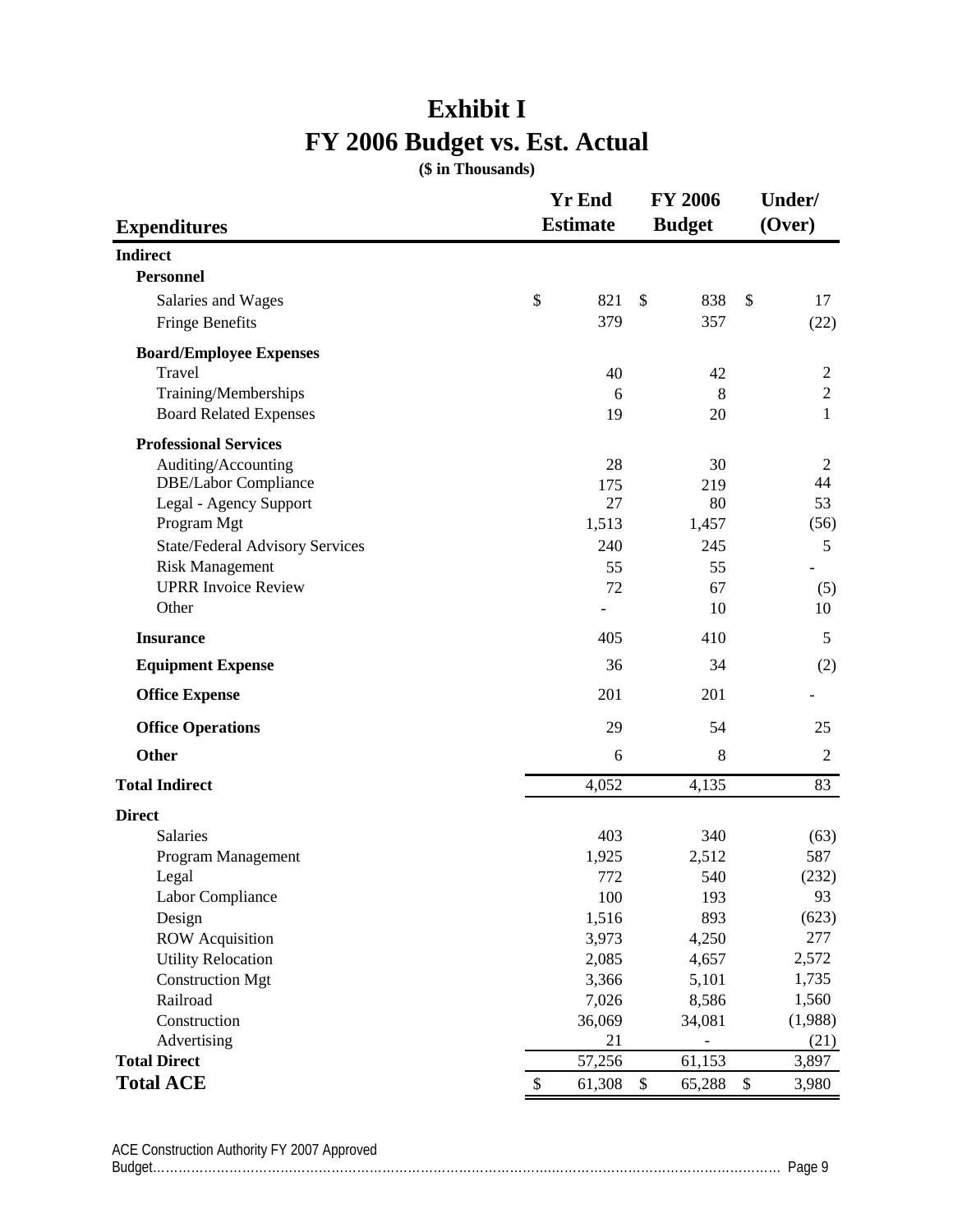#### **Meeting FY 2006 Goals**

Last fiscal year's budget set forth a number of goals for FY 2006. The following is the anticipated status of each goal as of June 30, 2006: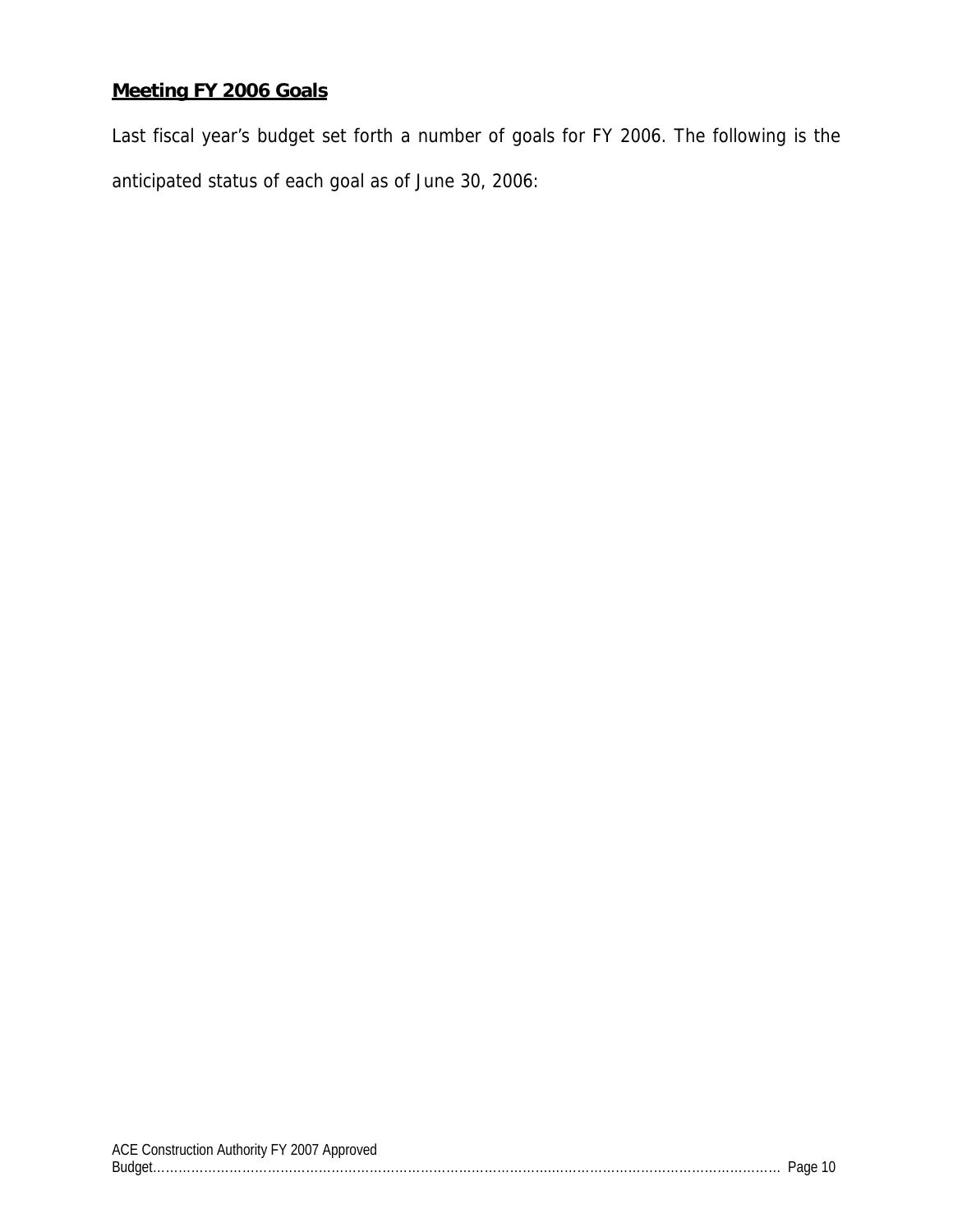| <b>Project Implementation</b>                                 |                                             |  |  |  |
|---------------------------------------------------------------|---------------------------------------------|--|--|--|
| Goal                                                          | <b>Progress</b>                             |  |  |  |
| $\triangleright$ Complete construction of Nogales             | Accomplished                                |  |  |  |
| Street grade separation                                       |                                             |  |  |  |
| $\geq$ 65% construction complete on                           | Expect to be 60% through construction       |  |  |  |
| Ramona Boulevard grade separation                             | duration                                    |  |  |  |
| <b>Start construction on Sunset</b><br>$\blacktriangleright$  | Not met; project being re-bid to reduce     |  |  |  |
| Avenue grade separation by 12/05                              | cost                                        |  |  |  |
| ➤<br>Start construction on Brea Canyon                        | Partially met due to UPRR construction and  |  |  |  |
| Road grade separation by 3/06                                 | bridge fabrication delays; utility location |  |  |  |
|                                                               | begun in 3/06; contractor activity started  |  |  |  |
|                                                               | in 5/06                                     |  |  |  |
| Reservoir Street grade separation<br>➤                        | Not met; goal is to open Reservoir Street   |  |  |  |
| open to traffic and East End Avenue                           | and begin East End Avenue by 9/06           |  |  |  |
| construction begun                                            |                                             |  |  |  |
| 40% construction complete on<br>➤                             | Accomplished                                |  |  |  |
| Temple Avenue train diversion                                 |                                             |  |  |  |
| $\blacktriangleright$<br>IRRIS tested and transferred to City | Partially met; expect to finish testing and |  |  |  |
| of Pomona                                                     | begin hand-off to City of Pomona            |  |  |  |
| Environmental clearance received<br>$\blacktriangleright$     | Not accomplished                            |  |  |  |
| for San Gabriel trench                                        |                                             |  |  |  |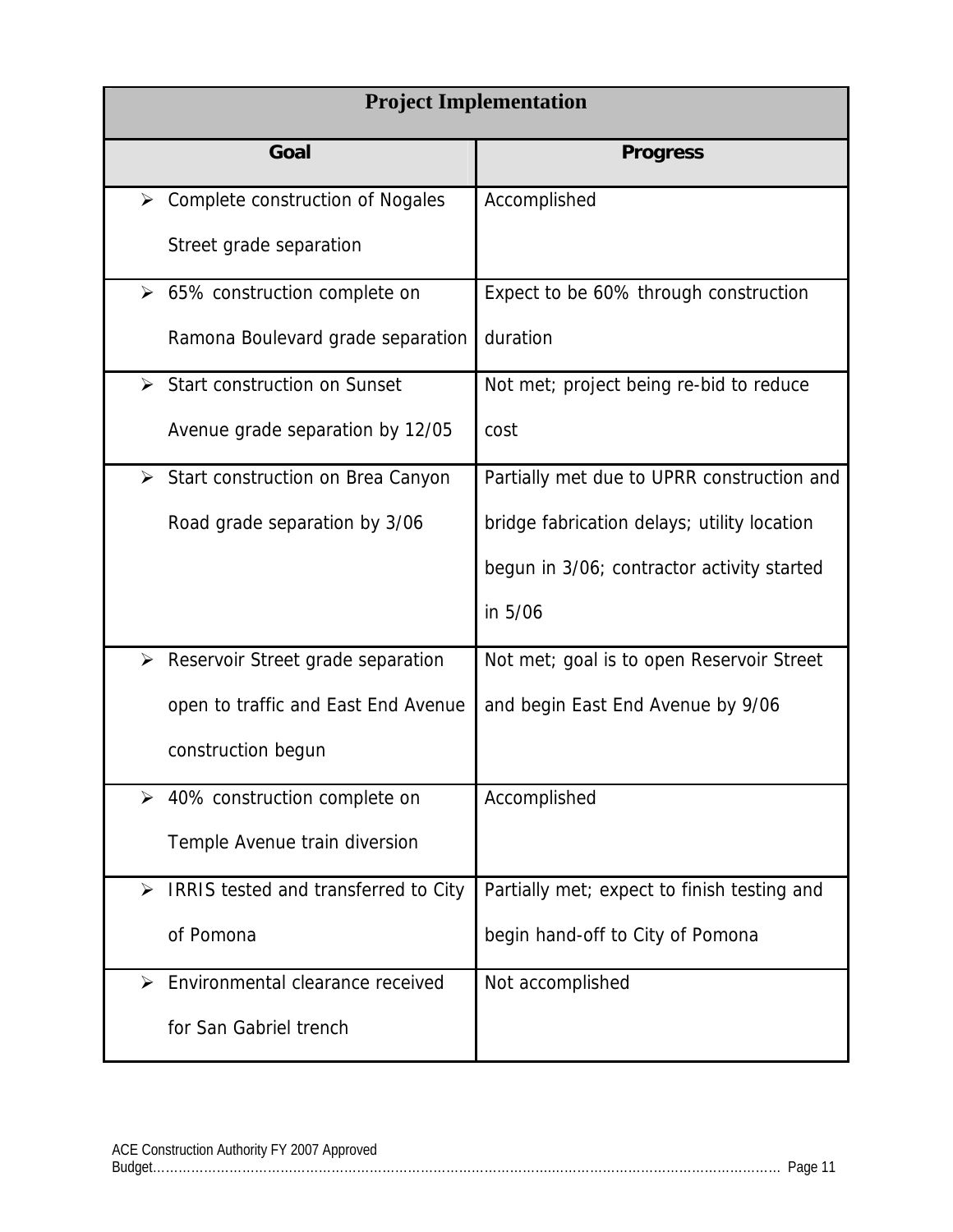| <b>Funding/Financial Administration</b>                     |                                             |  |  |  |
|-------------------------------------------------------------|---------------------------------------------|--|--|--|
| Goal                                                        | <b>Progress</b>                             |  |  |  |
| Complete Phase I funding<br>≻                               | State and local funds secured;              |  |  |  |
|                                                             | construction inflation delaying Phase I     |  |  |  |
|                                                             | completion                                  |  |  |  |
| $\triangleright$ Secure TEA-21 authorization                | Accomplished                                |  |  |  |
| earmark                                                     |                                             |  |  |  |
| Maintain sound financial and<br>$\blacktriangleright$       | Accomplished; "clean" FY '05 audit;         |  |  |  |
| accounting systems and                                      | Caltrans indirect rate audit completed;     |  |  |  |
| federal/state local audit compliance                        | findings from MTA contract audits in FY     |  |  |  |
|                                                             | '06 to continue to be less than 1% of total |  |  |  |
|                                                             | contract value                              |  |  |  |
| Obtain new working capital funding<br>$\blacktriangleright$ | Accomplished                                |  |  |  |

| <b>Outreach</b>                                             |                                         |  |  |  |  |
|-------------------------------------------------------------|-----------------------------------------|--|--|--|--|
| Goal                                                        | <b>Progress</b>                         |  |  |  |  |
| Conduct ribbon cutting for Nogales<br>$\blacktriangleright$ | Accomplished                            |  |  |  |  |
| Street grade separation                                     |                                         |  |  |  |  |
| Conduct public meeting on San<br>➤                          | Not accomplished due to lack of project |  |  |  |  |
| <b>Gabriel Trench</b>                                       | funding availability                    |  |  |  |  |
| Conduct groundbreaking for Brea<br>≻                        | Accomplished                            |  |  |  |  |
| Canyon Road project                                         |                                         |  |  |  |  |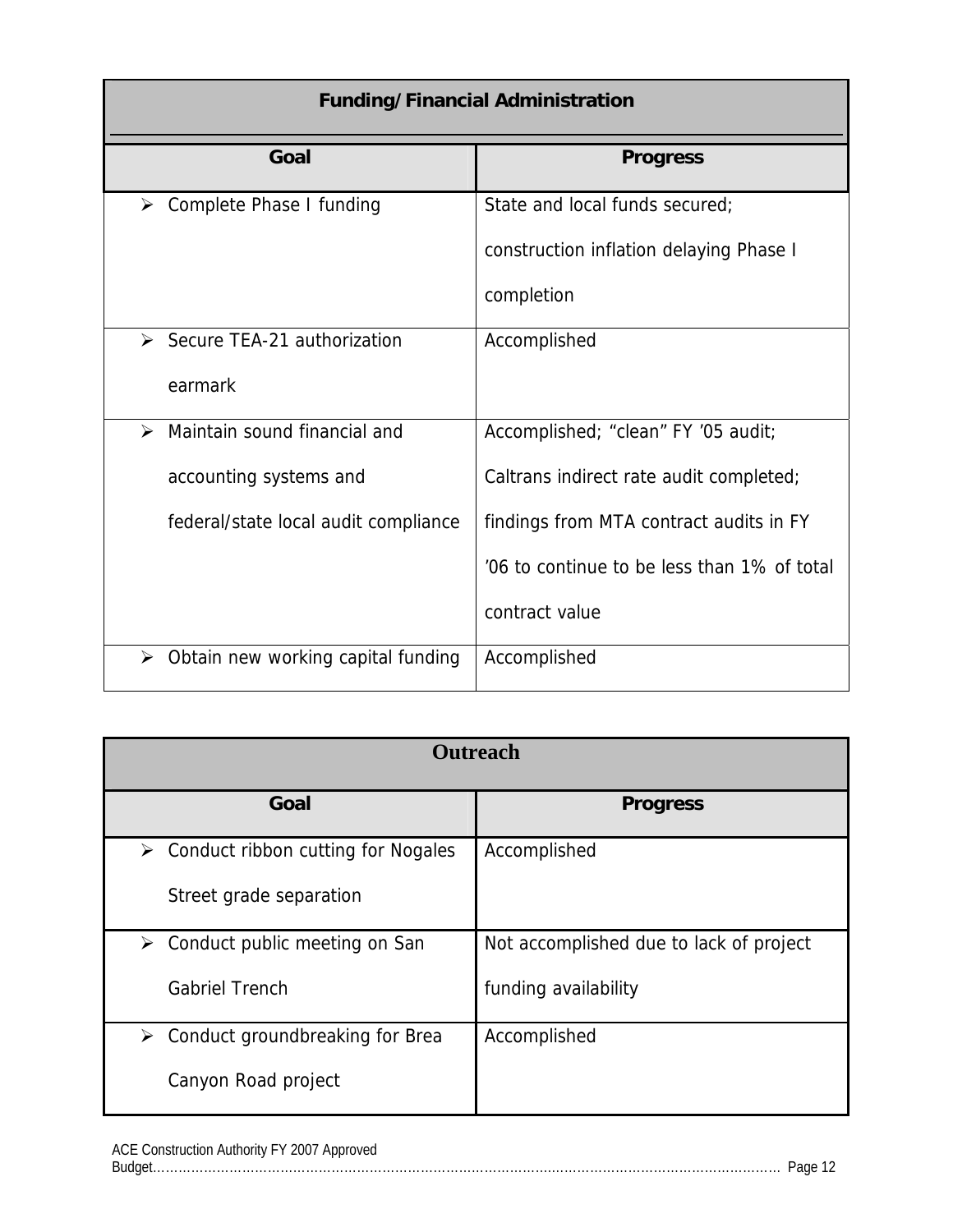|                                         | <b>Outreach</b> |
|-----------------------------------------|-----------------|
| Goal                                    | <b>Progress</b> |
| Implement business support, school<br>➤ | Accomplished    |
| safety, and construction outreach       |                 |
| programs                                |                 |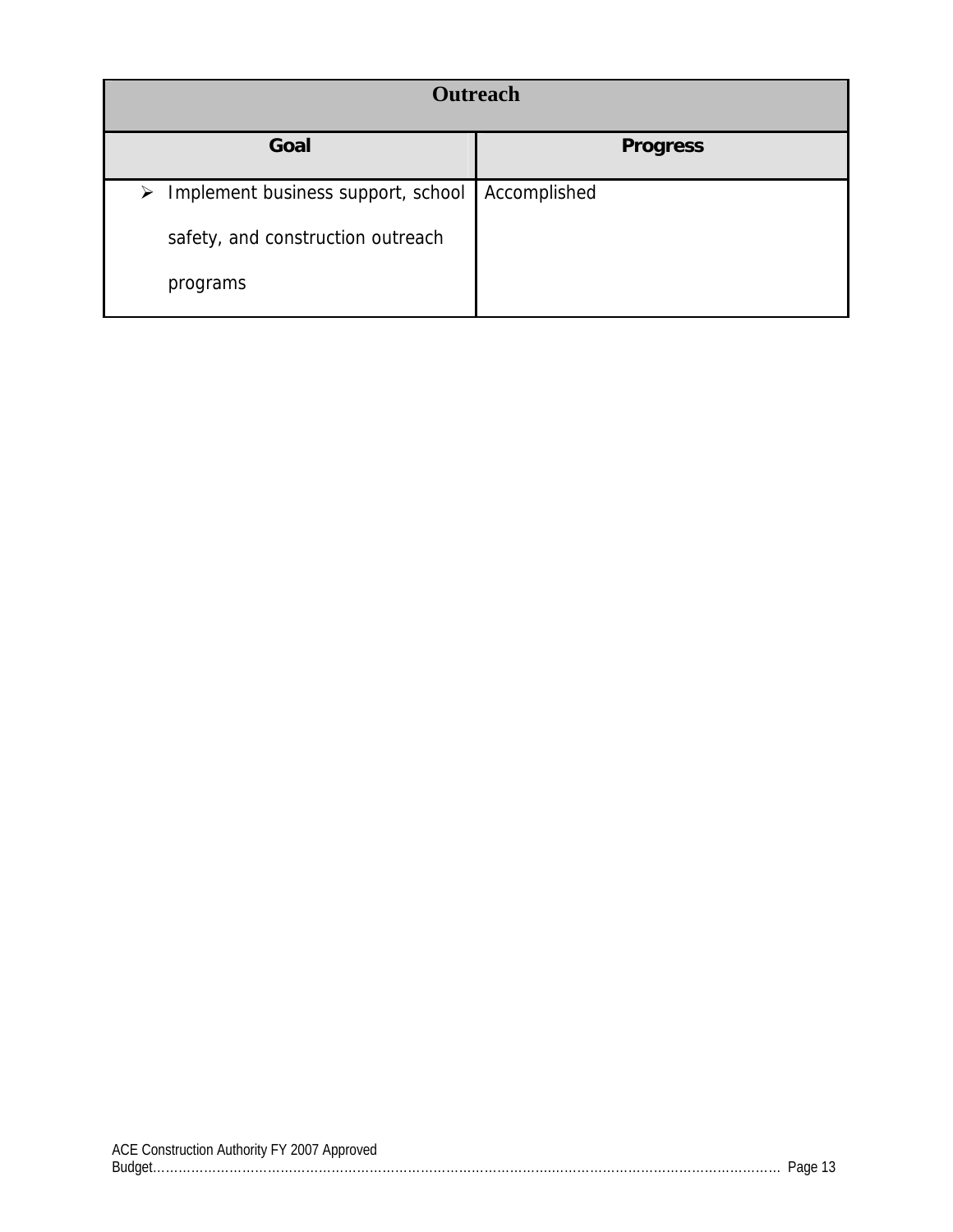#### **ACE CONSTRUCTION AUTHORITY FY 2007 GOALS**

Staff proposes to accomplish the following by June 30, 2007 (unless otherwise noted):

#### **Project Implementation**

- ¾ Reservoir Street: Open to traffic by November, 2006
- ¾ Ramona Boulevard: Construction 90% complete.
- ¾ Temple Avenue: Third track right-of-way construction completed; track/signal installation 20% complete

Fourth track right-of-way construction 20% complete

- ¾ Brea Canyon Road: Construction 35% complete
- ¾ Sunset Avenue: Construction 10% complete
- ¾ East End Avenue: Construction 30% complete
- ¾ San Gabriel Trench: Complete environmental clearance process
- ¾ IRRIS: System under City of Pomona operation

#### **Funding/Financial/Administration**

- $\triangleright$  Secure initial SAFETEA-LU funding
- ¾ If State Transportation bond passes, obtain project funding allocation from CTC
- $\triangleright$  Work with other interested parties to identify permanent goods movement funding source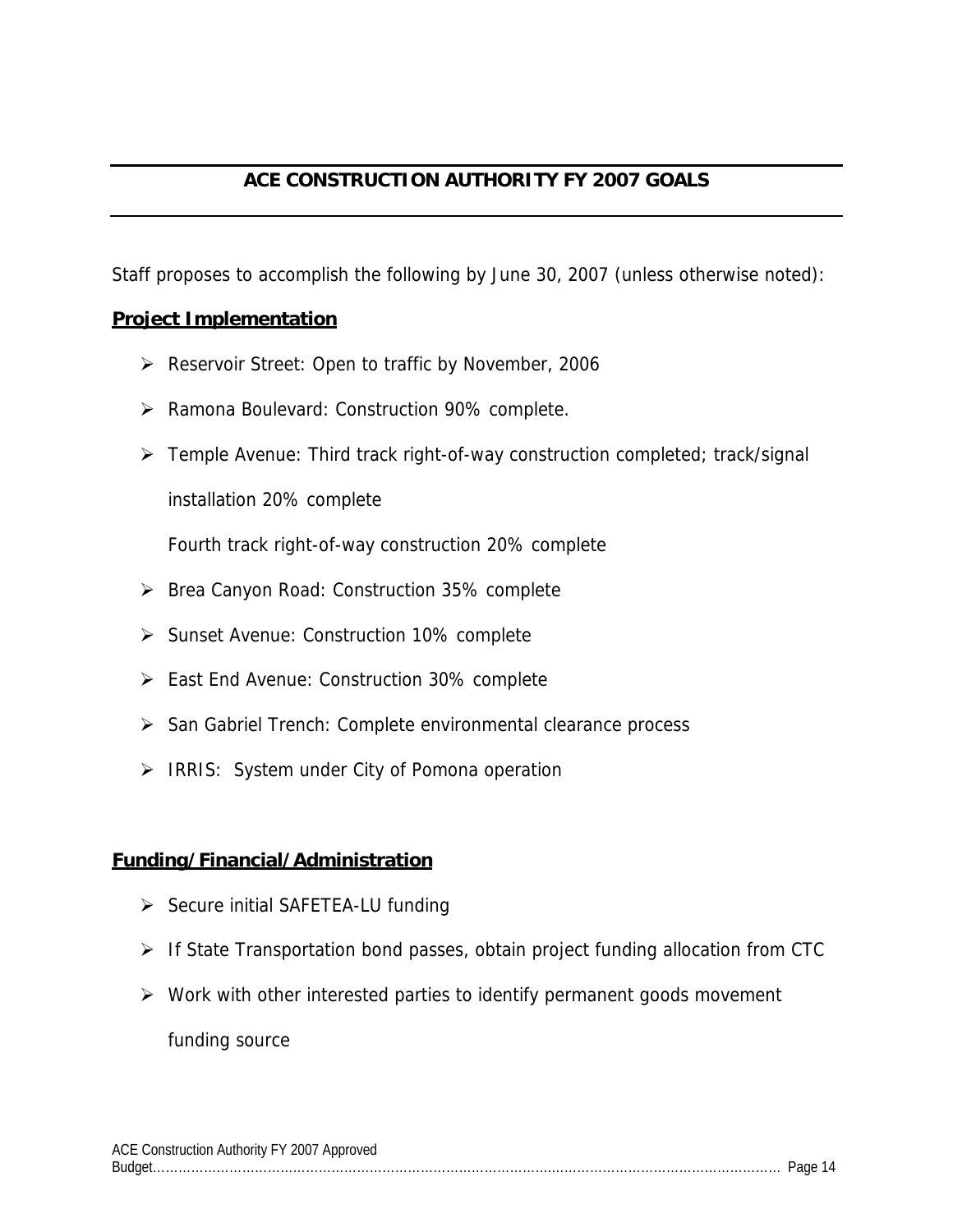- ¾ Maintain sound financial and accounting systems and state/federal/local audit compliance
- $\triangleright$  Minimize use of working capital keep 90-95% of note proceeds invested.

#### **Outreach**

- ¾ Conduct ribbon-cutting ceremony for Reservoir Street project
- ¾ Implement Business Support Program, School Safety Outreach Program and construction outreach activities
- ¾ Adapt DBE program to meet anticipated changes in Caltrans regulations.

The above goals do not address the remaining Phase I construction project (Baldwin Avenue) or implementing Phase II projects due to lack of committed funding at this point. Should funding permit, additional project development activities will be picked up in 2007.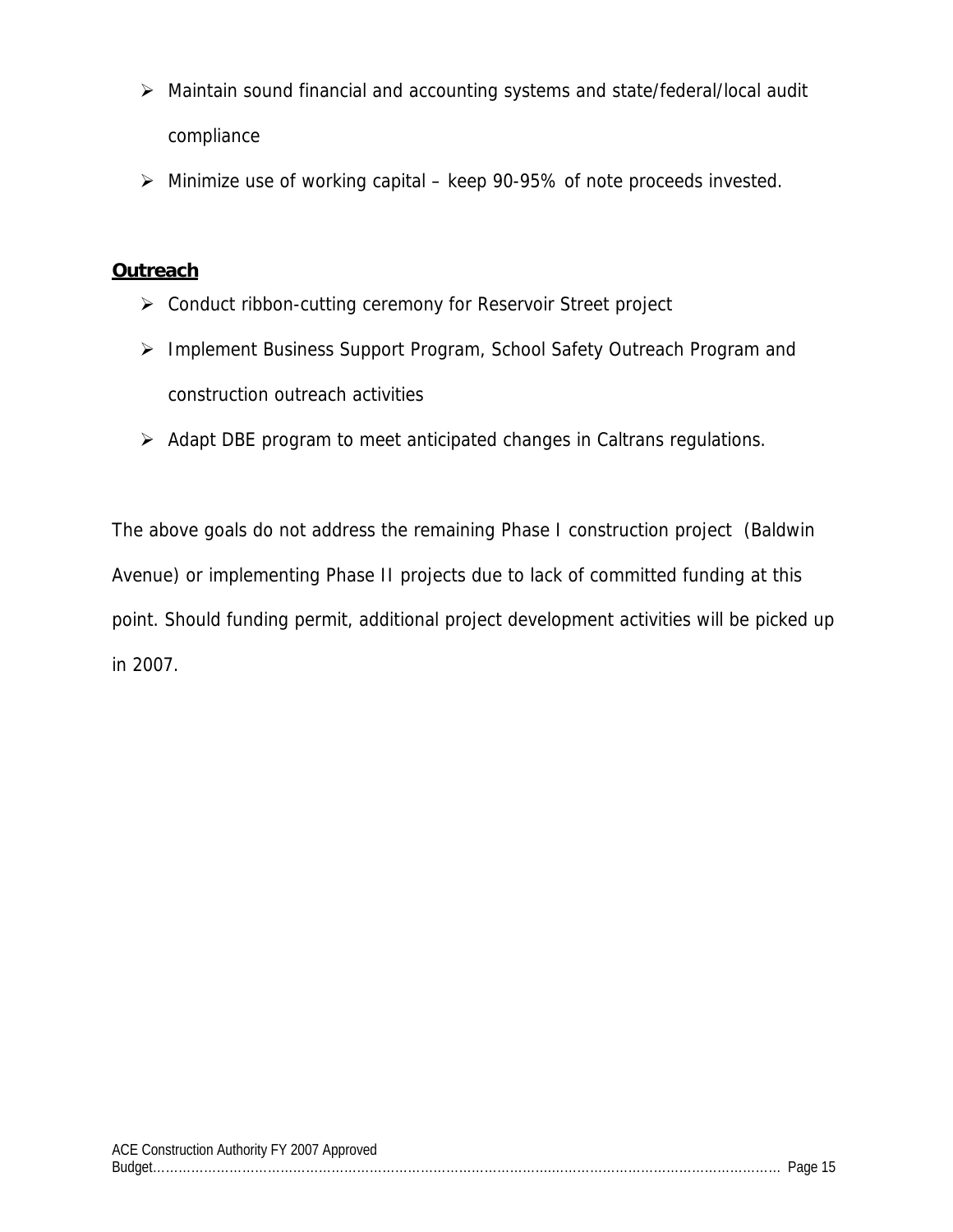#### **FY 2007 ACE Construction Authority Budget**

The goal of the ACE management team is to deliver a project that accomplishes its intended purposes as expeditiously as possible and within budget. As an integral part of that goal, we have developed and implemented budgeting, accounting and project control systems that meet generally accepted accounting standards, as well as those of federal, state and local funding authorities.

#### **Budget Development**

The budget for FY 2007 (July 1, 2006 through June 30, 2007) was developed in two parts: project direct expense and indirect expense.

The project direct expense was developed using an estimate-at-complete model that time-phases ACE's best estimate of how much each phase of a project will cost over its life. Management reviews the forecast for each project for reasonableness and adjustments are made as necessary. The forecasts are summarized for all projects and the resulting forecast for FY 2007 becomes the basis for the approved budget.

The indirect budget is developed by line item, based on past experience and changed levels of effort in FY 2007. The ratio of indirect costs to direct costs is used to calculate the Indirect Rate Plan that is submitted to Caltrans for approval and becomes the basis for billing indirect costs in FY 2007.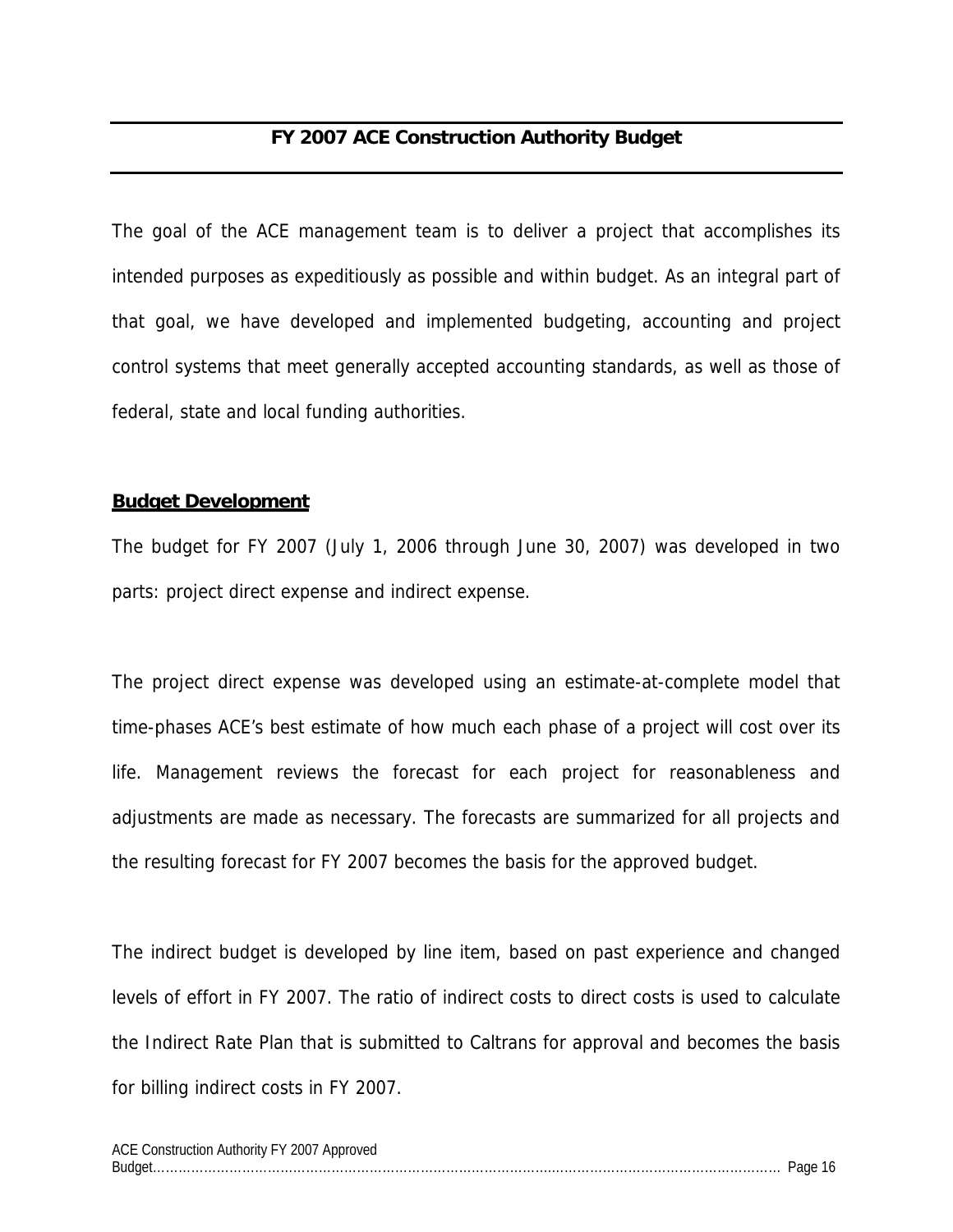The FY 2007 budget does not request Board approval for new contracts nor amendments to existing contracts. Each contract authorization will be brought to the Board for individual consideration.

It is important to note that the FY 2007 budget provides only for activity for which the Authority has committed funding. Therefore, there is no proposed budget for Baldwin Avenue land acquisition or construction (the one remaining project in Phase I) or budget for Phase II. In the event additional funding becomes available we will amend the FY 2007 budget as necessary.

#### **FY 2007 Budget**

The FY 2007 Budget is presented in Exhibit II. Exhibit III compares the estimated actuals for FY 2006 to the Budget for FY 2007.

The following addresses significant line item increases (\$10,000 or more and more than a 10% increase) Approved for FY 2007 compared to the FY 2006 estimated actuals for all "indirect" expenses. Any basis for changes in the construction related line items are a result of our most current projection of construction progress, as described above.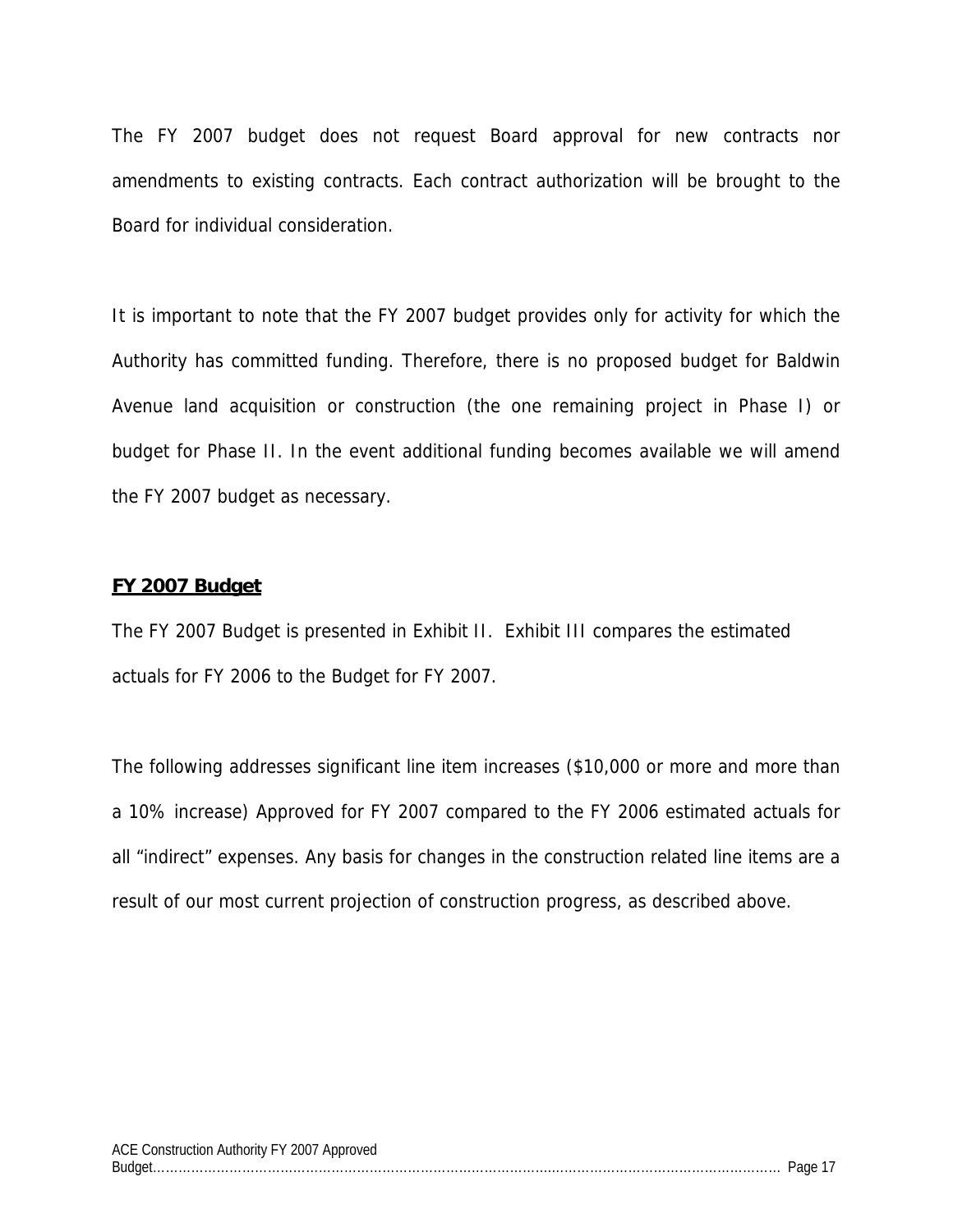Staff Salaries and Benefits – The FY 2007 budget is based on existing staffing levels and provides for a 5% merit salary adjustment pool to be administered per our adopted salary guidelines.

Auditing/Accounting – The increased cost provides for additional auditing support to review and help prepare financial statements on a quarterly basis during the upcoming fiscal year.

Risk Management – Risk management services are provided by BICEP (a local government JPA) on a monthly retainer basis for a set number of hours. We will need to review our excess construction liability coverages this year and expect to exceed the monthly retainers.

Insurance – As mentioned above, we will be renewing our multi-year excess construction liability coverages and have been given the increased cost by our risk management consultant based on expected market conditions.

Equipment Expense – The increased cost reflects the purchase and installation of a new accounting system which we plan to do in FY '07.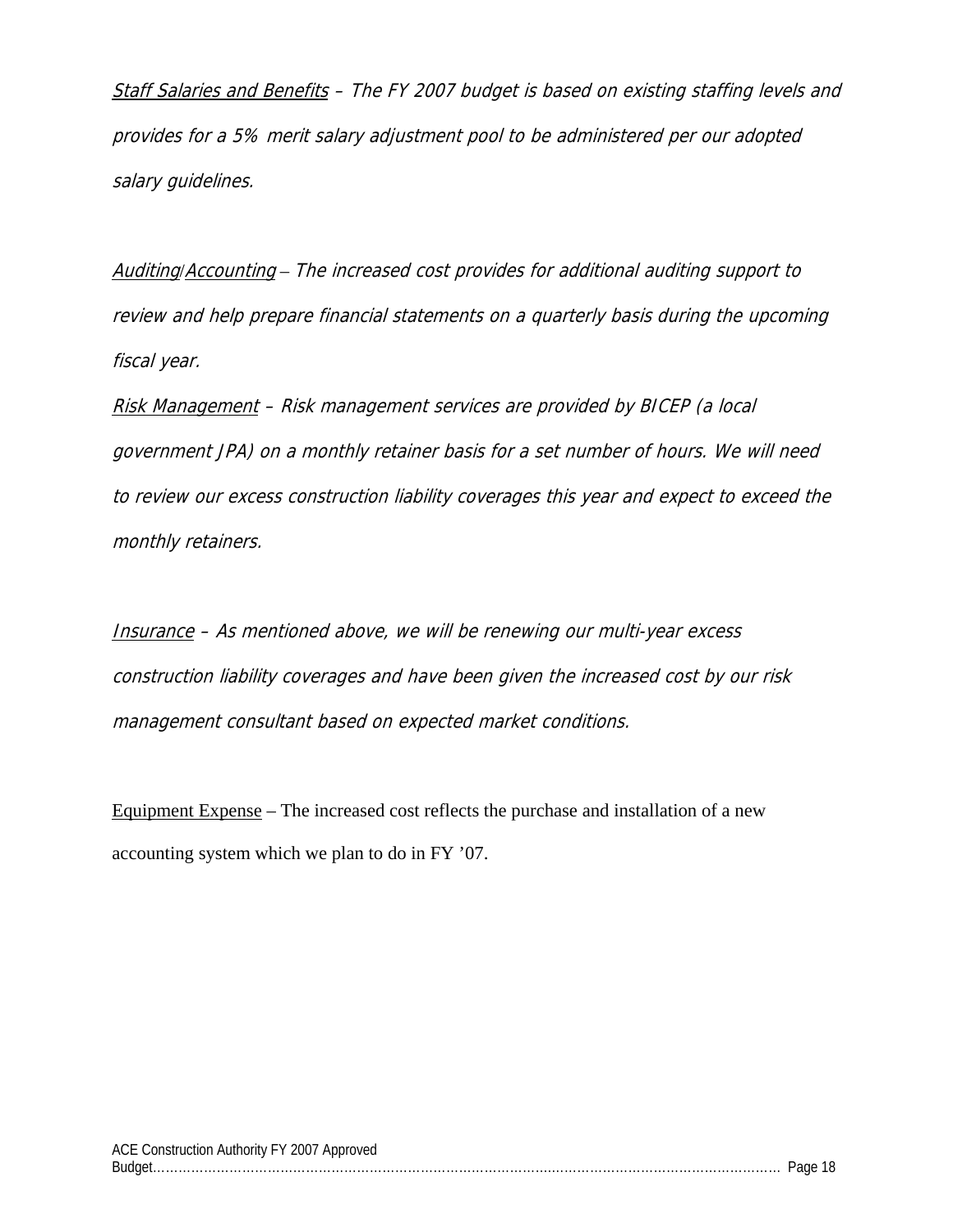## **Exhibit II**

## **FY 2007 Approved Budget with Type of Expenditure**

| (\$ in Thousands)                      |                 |
|----------------------------------------|-----------------|
|                                        | <b>FY 2007</b>  |
| <b>Expenditures</b>                    | <b>Approved</b> |
| <b>Indirect</b>                        |                 |
| <b>Personnel</b>                       |                 |
| Salaries and Wages                     | \$<br>888       |
| <b>Fringe Benefits</b>                 | 417             |
| <b>Board/Employee Expenses</b>         |                 |
| Travel                                 | 42              |
| Training/Memberships                   | 6               |
| <b>Board Related Expenses</b>          | 20              |
| <b>Professional Services</b>           |                 |
| Auditing/Accounting                    | 40              |
| <b>DBE/Labor Compliance</b>            | 190             |
| Legal - Agency Support                 | 29              |
| Program Mgt                            | 1,500           |
| <b>State/Federal Advisory Services</b> | 245             |
| <b>Risk Management</b>                 | 65              |
| <b>UPRR Invoice Review</b>             | 72              |
| Other                                  | 5               |
| <b>Insurance</b>                       | 500             |
| <b>Equipment Expense</b>               | 59              |
| <b>Office Expense</b>                  | 215             |
| <b>Office Operations</b>               | 29              |
| <b>Other</b>                           | 8               |
| <b>Total Indirect</b>                  | 4,330           |
| <b>Direct</b>                          |                 |
| Salaries                               | 370             |
| Program Management                     | 1,860           |
| Legal                                  | 548             |
| Labor Compliance                       | 146             |
| Design                                 | 1,242           |
| <b>ROW</b> Acquisition                 | 2,186           |
| <b>Utility Relocation</b>              | 941             |
| <b>Construction Mgt</b>                | 3,795           |
| Railroad                               | 10,834          |
| Construction                           | 44,855<br>10    |
| Advertising<br><b>Total Direct</b>     | 66,787          |
| <b>Total ACE</b>                       | 71,117          |
|                                        |                 |

| ACE Construction Authority FY 2007 Approved |  |
|---------------------------------------------|--|
|                                             |  |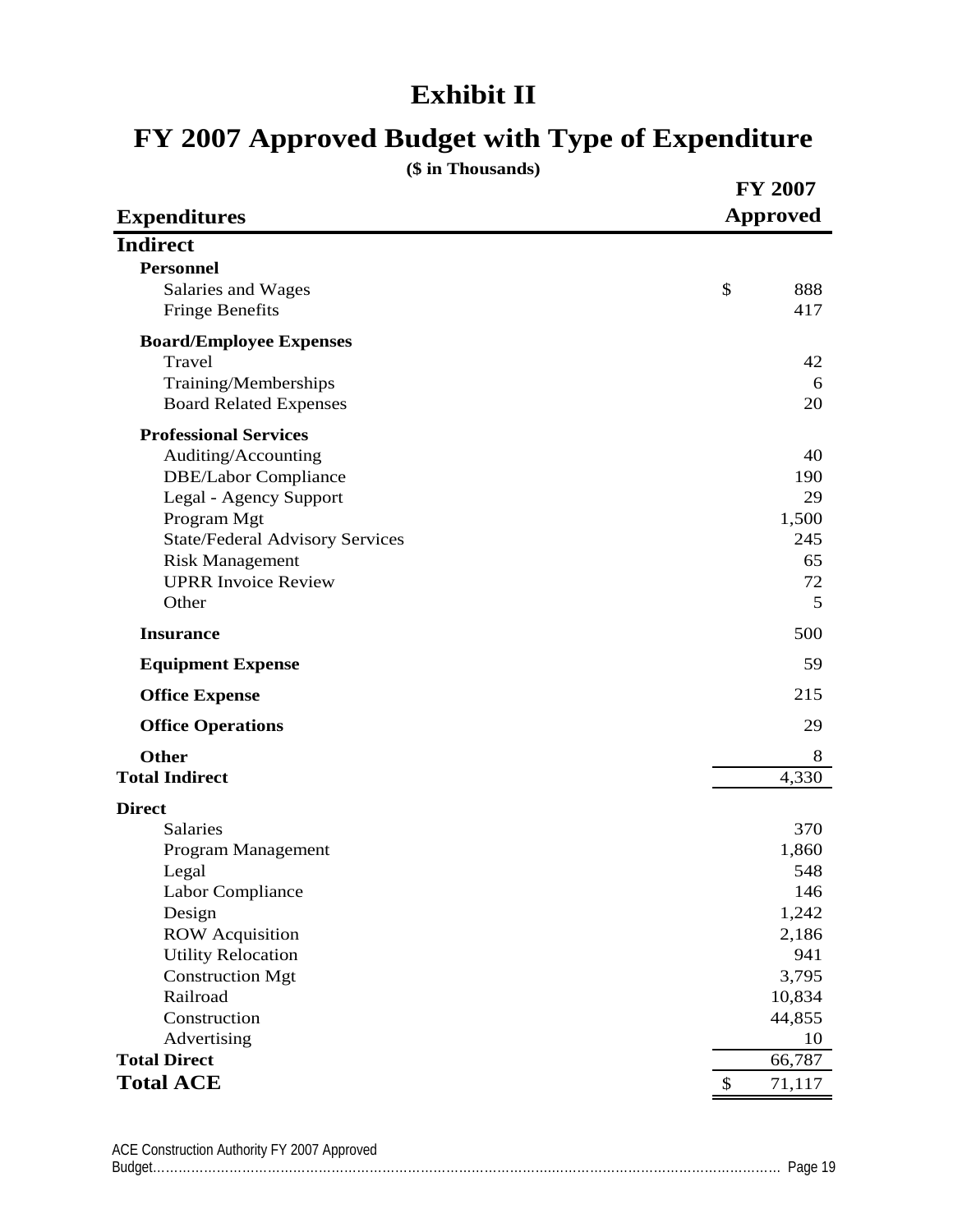|                                        |    | ιψ <b>111 1110 00001100</b> /<br><b>FY 2006</b> |               | <b>FY 2007</b>  |               | Incr/          |        |               |
|----------------------------------------|----|-------------------------------------------------|---------------|-----------------|---------------|----------------|--------|---------------|
| <b>Expenditures</b>                    |    | <b>Estimated</b>                                |               | <b>Approved</b> |               | <b>Decr</b>    | (Decr) | $\frac{0}{0}$ |
| <b>Indirect</b>                        |    |                                                 |               |                 |               |                |        |               |
| <b>Personnel</b>                       |    |                                                 |               |                 |               |                |        |               |
| Salaries and Wages                     | \$ | 821                                             | $\mathcal{S}$ | 888             | $\mathcal{S}$ | 67             |        | 8%            |
| <b>Fringe Benefits</b>                 |    | 379                                             |               | 417             |               | 38             |        | 10%           |
| <b>Board/Employee Expenses</b>         |    |                                                 |               |                 |               |                |        |               |
| Travel                                 |    | 40                                              |               | 42              |               | $\overline{2}$ |        | 6%            |
| Training/Memberships                   |    | 6                                               |               | 6               |               |                |        | 0%            |
| <b>Board Related Expenses</b>          |    | 19                                              |               | 20              |               | 1              |        | 5%            |
| <b>Professional Services</b>           |    |                                                 |               |                 |               |                |        |               |
| Auditing/Accounting                    |    | 28                                              |               | 40              |               | 12             |        | 43%           |
| <b>DBE/Labor Compliance</b>            |    | 175                                             |               | 190             |               | 15             |        | 9%            |
| Legal - Agency Support                 |    | 27                                              |               | 29              |               | $\overline{2}$ |        | 6%            |
| Program Mgt                            |    | 1,513                                           |               | 1,500           |               | (13)           |        | $-1%$         |
| <b>State/Federal Advisory Services</b> |    | 240                                             |               | 245             |               | 5              |        | 2%            |
| <b>Risk Management</b>                 |    | 55                                              |               | 65              |               | 10             |        | 18%           |
| <b>UPRR Invoice Review</b>             |    | 72                                              |               | 72              |               |                |        | 0%            |
| Other                                  |    |                                                 |               | 5               |               | 5              |        | n/a           |
| <b>Insurance</b>                       |    | 405                                             |               | 500             |               | 95             |        | 23%           |
| <b>Equipment Expense</b>               |    | 36                                              |               | 59              |               | 23             |        | 63%           |
| <b>Office Expense</b>                  |    | 201                                             |               | 215             |               | 14             |        | 7%            |
| <b>Office Operations</b>               |    | 29                                              |               | 29              |               |                |        | 0%            |
| <b>Other</b>                           |    | 6                                               |               | 8               |               | $\overline{2}$ |        | 25%           |
| <b>Total Indirect</b>                  |    | 4,052                                           |               | 4,330           |               | 278            |        | 7%            |
| <b>Direct</b>                          |    |                                                 |               |                 |               |                |        |               |
| Salaries                               |    | 403                                             |               | 370             |               | (33)           |        | $-8%$         |
| Program Management                     |    | 1,925                                           |               | 1,860           |               | (65)           |        | $-3%$         |
| Legal                                  |    | 772                                             |               | 548             |               | (224)          |        | $-29%$        |
| Labor Compliance                       |    | 100                                             |               | 146             |               | 46             |        | 46%           |
| Design                                 |    | 1,516                                           |               | 1,242           |               | (274)          |        | $-18%$        |
| <b>ROW</b> Acquisition                 |    | 3,973                                           |               | 2,186           |               | (1,787)        |        | $-45%$        |
| <b>Utility Relocation</b>              |    | 2,085                                           |               | 941             |               | (1, 144)       |        | $-55%$        |
| <b>Construction Mgt</b>                |    | 3,366                                           |               | 3,795           |               | 429            |        | 13%           |
| Railroad                               |    | 7,026                                           |               | 10,834          |               | 3,808          |        | 54%           |
| Construction                           |    | 36,069                                          |               | 44,855          |               | 8,786          |        | 24%           |
| Advertising                            |    | 21                                              |               | 10              |               | (11)           |        | $-52%$        |
| <b>Total Direct</b>                    |    | 57,256                                          |               | 66,787          |               | 9,531          |        | 17%           |
| <b>Total ACE</b>                       | \$ | 61,308                                          | \$            | 71,117          | \$            | 9,809          |        | 16%           |

### **Exhibit III**

#### **Comparison - FY 2006 Estimated Actuals vs. FY 2007 Approved (\$ in Thousands)**

ACE Construction Authority FY 2007 Approved Budget………………………………………………………………………………….……………………………………………… Page 20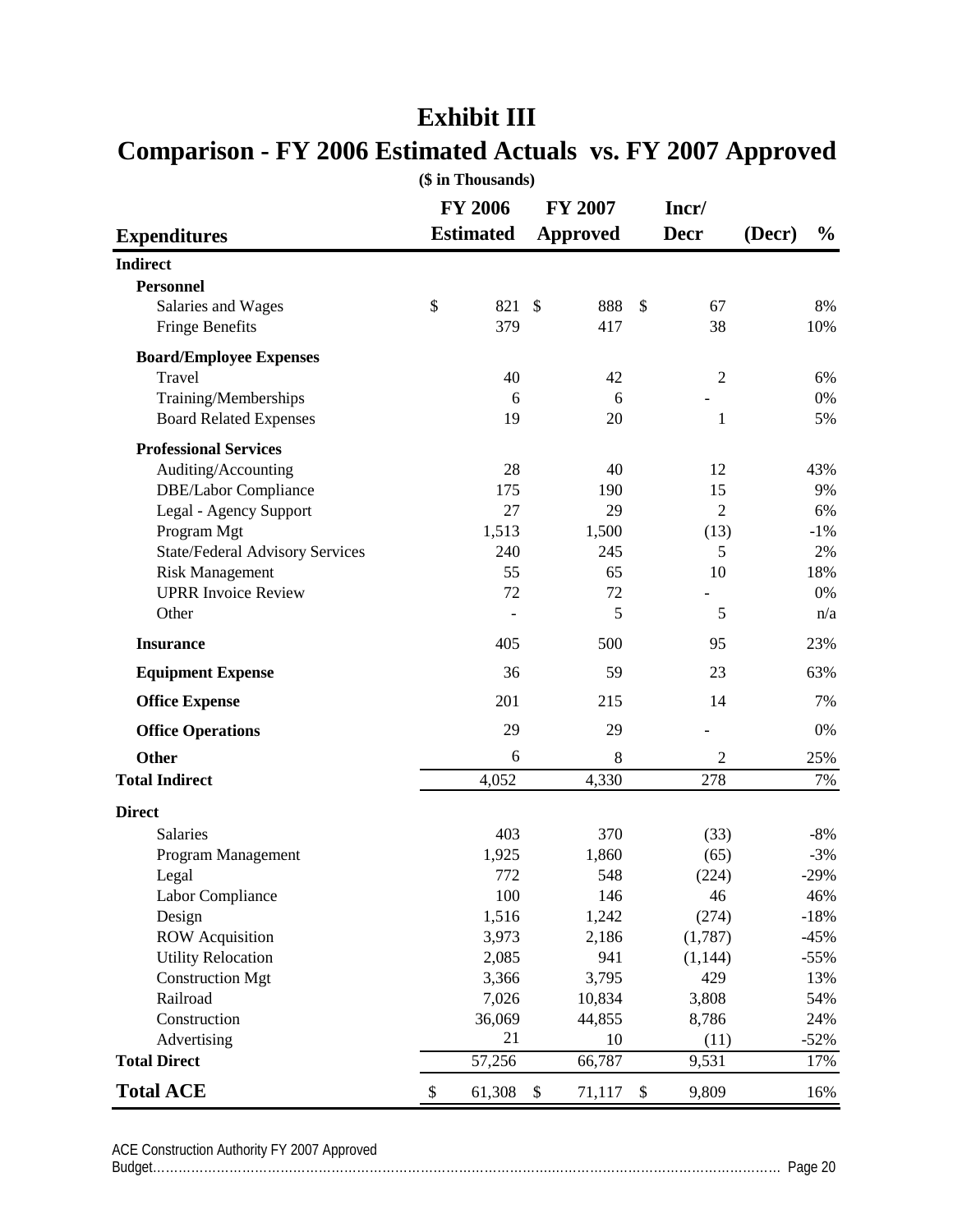#### **Project Financing**

The San Gabriel Valley Council of Governments (SGVCOG) authorized the issuance of up to \$100 million in tax-exempt Grant Anticipated Notes (GANs) backed by a bank guarantee in FY 2001. There is currently \$100 million outstanding.

The interest revenue generated from the invested balances at the State of California's Local Agency Investment Fund (LAIF) have been sufficient to cover interest and fees owed on the notes. We believe that the cost of the notes will continue to be selffunding over the life of the project.

Because the ACE Construction Authority continues to have no other sources of revenue other than grants and contributions from funding agencies, ACE staff will make every effort to ensure that all expenditures are reimbursable by federal, state or local grants.

Staff is making every effort it can to operate in this stringent financial environment, but the Board needs to be aware of the practical difficulties of recovering every expense. We use this Budget submittal to annually advise the Board of the cumulative exposure for unreimbursed costs the Authority is incurring. As of this date, we have incurred the following unreimbursed or unreimbursable expenses, dating back to the beginning of the ACE Construction Authority: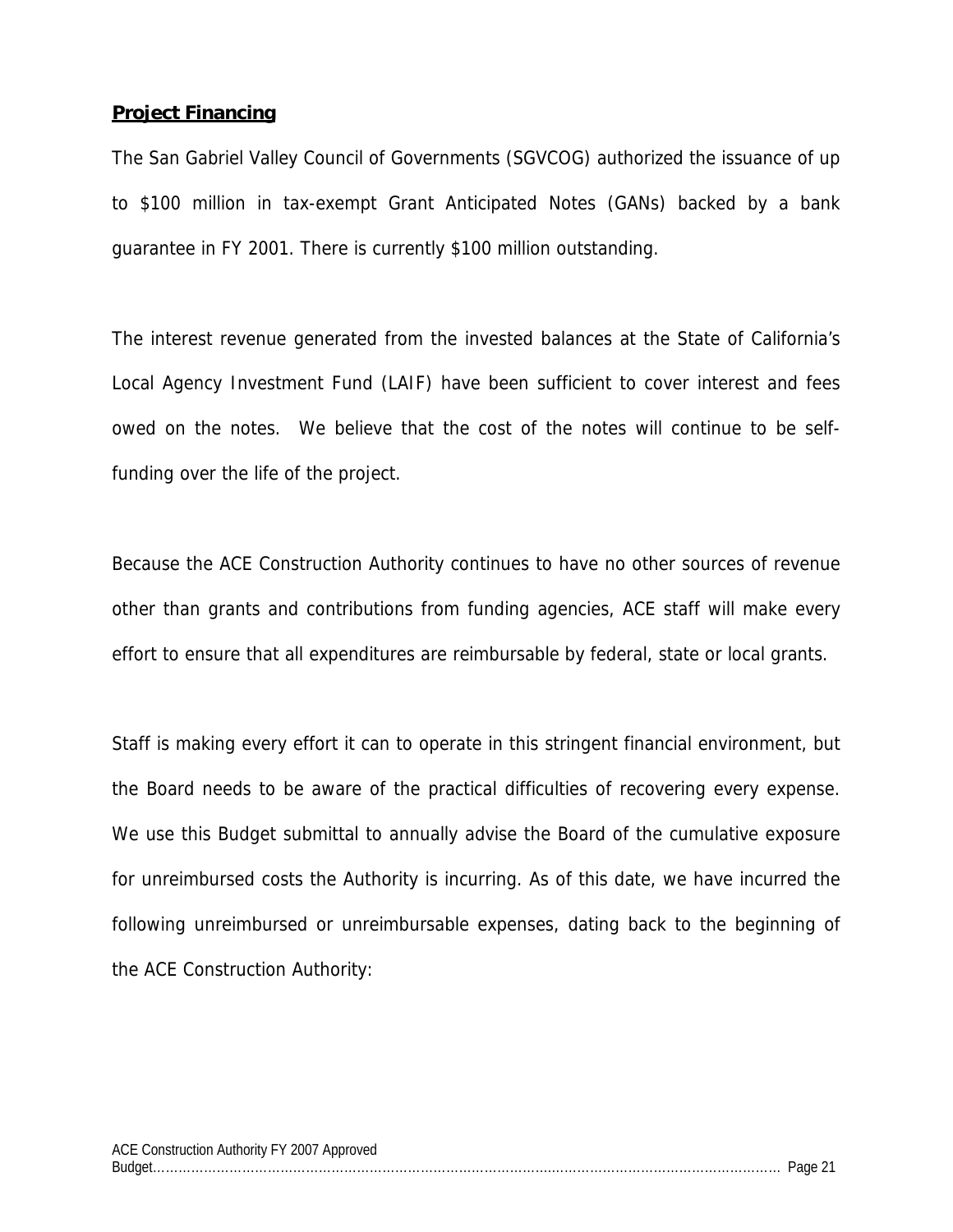| FY 1998: | \$71,185 | Expenses incurred by SGVCOG prior to 6/30/98 not |
|----------|----------|--------------------------------------------------|
|          |          | reimbursed by MTA                                |
| FY 2000: | 11,298   | Net interest cost of loan from City of Industry  |
| FY 2001: | 2,738    | Net interest cost of loan from City of Industry  |
|          | \$85,221 | Estimated total - project-life-to-date           |

Based on experience to date, we expect the net income of our cash flow financing to be sufficient to pay for our cumulative unreimbursed expense.

#### **Budget Amendments And Revisions**

Staff will continue to provide the Board with project status and budget updates on a quarterly basis. A mid-year review of the upcoming fiscal year will be done in January and proposed revisions, if any, will be submitted for Board approval at that time.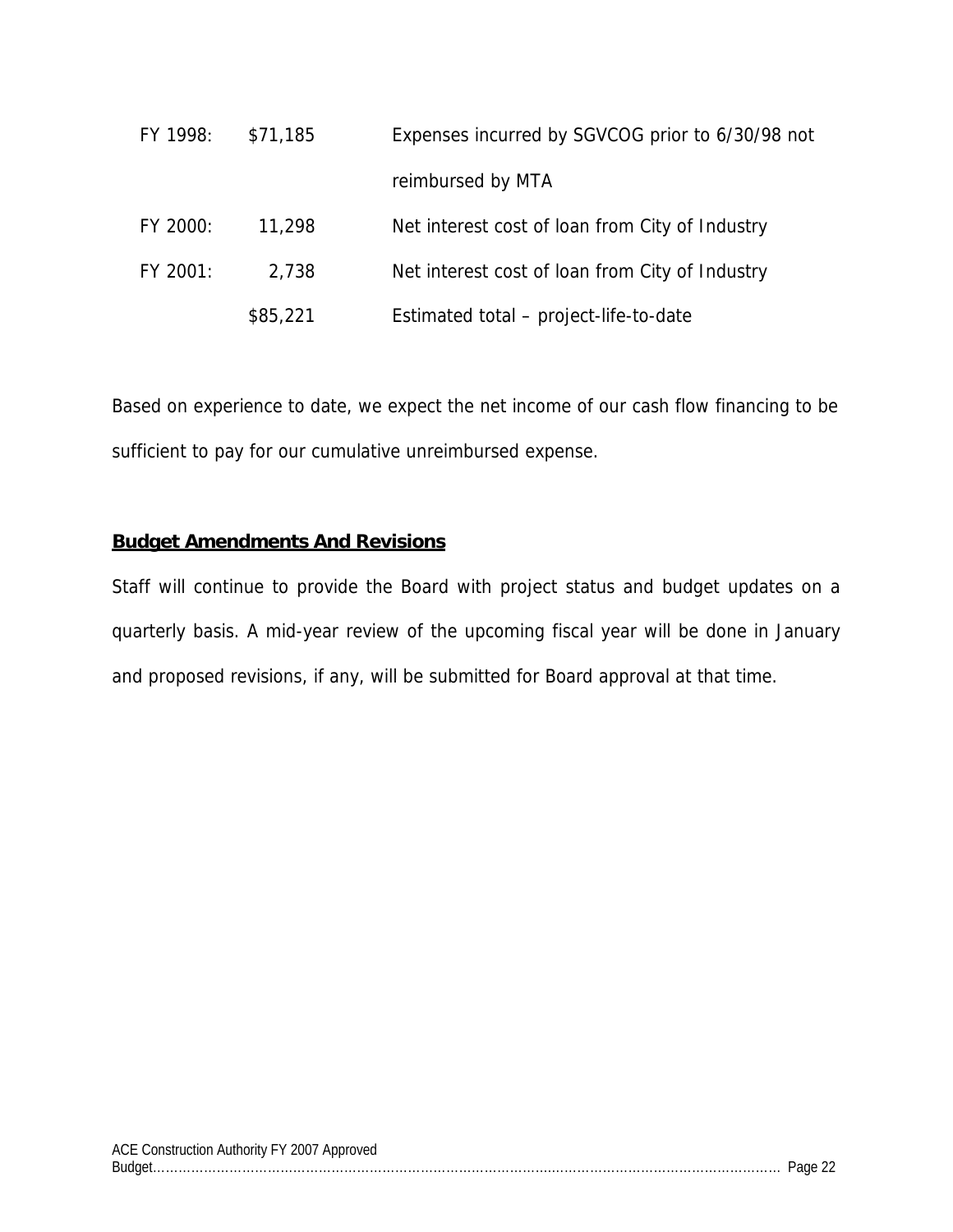#### **Board Review And Approval**

The proposed budget is presented to the Board and to the public for consideration at the May Board meeting. Any changes will be incorporated into the approved budget and submitted to the San Gabriel Valley Council of Governments for consideration at their June meeting.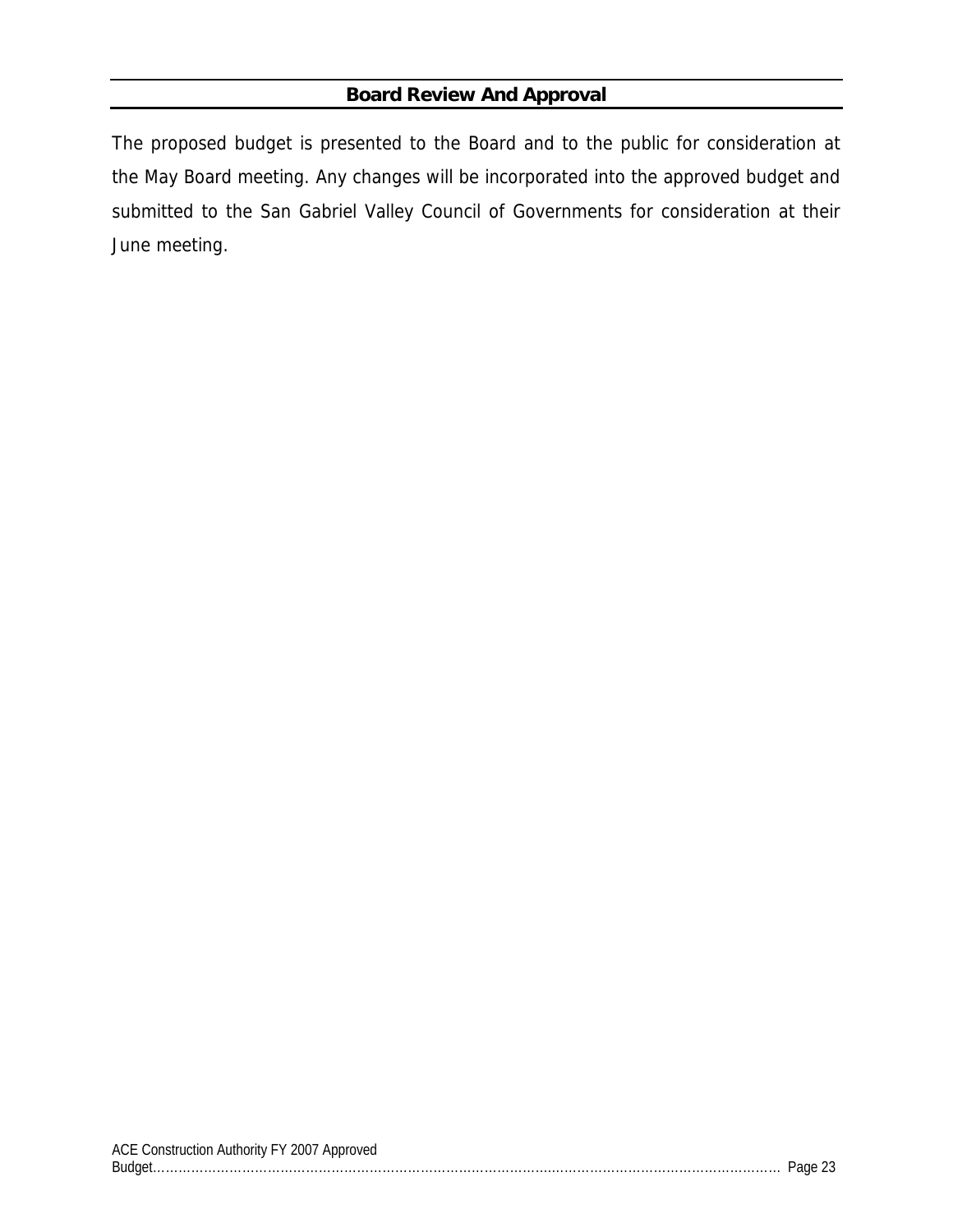### **FY 2007 Budget Glossary Indirect Expenses**

| <b>Salaries</b><br>employees and<br>for<br>temporary<br>help |  |  |  |
|--------------------------------------------------------------|--|--|--|
| (charged both as indirect and direct expenses).              |  |  |  |
| benefits such as health insurance, life<br>Paid              |  |  |  |
| insurance and pension.                                       |  |  |  |
|                                                              |  |  |  |
| Employee travel for business purposes. Includes              |  |  |  |
| registration fees and local mileage reimbursement            |  |  |  |
| or auto allowance.                                           |  |  |  |
| Authority and professional memberships; ongoing              |  |  |  |
| professional training.                                       |  |  |  |
| Per diem and Board travel.                                   |  |  |  |
|                                                              |  |  |  |
| Financial auditing and accounting services.                  |  |  |  |
| Disadvantaged Business Enterprise program                    |  |  |  |
| administration and monitoring; supervision of                |  |  |  |
| labor compliance monitoring                                  |  |  |  |
| General counsel, construction legal and any other            |  |  |  |
| legal services that are not directly chargeable to           |  |  |  |
| specific construction projects.                              |  |  |  |
| Contracted project administration support.                   |  |  |  |
| State & Federal legislation research, monitoring             |  |  |  |
| and funding application services.                            |  |  |  |
| Administrative fee for analyzing insurance                   |  |  |  |
| requirements, reviewing ACE and contractor                   |  |  |  |
| policies and obtaining insurance.                            |  |  |  |
| UPRR invoice review services.                                |  |  |  |
| Miscellaneous minor professional services.                   |  |  |  |
|                                                              |  |  |  |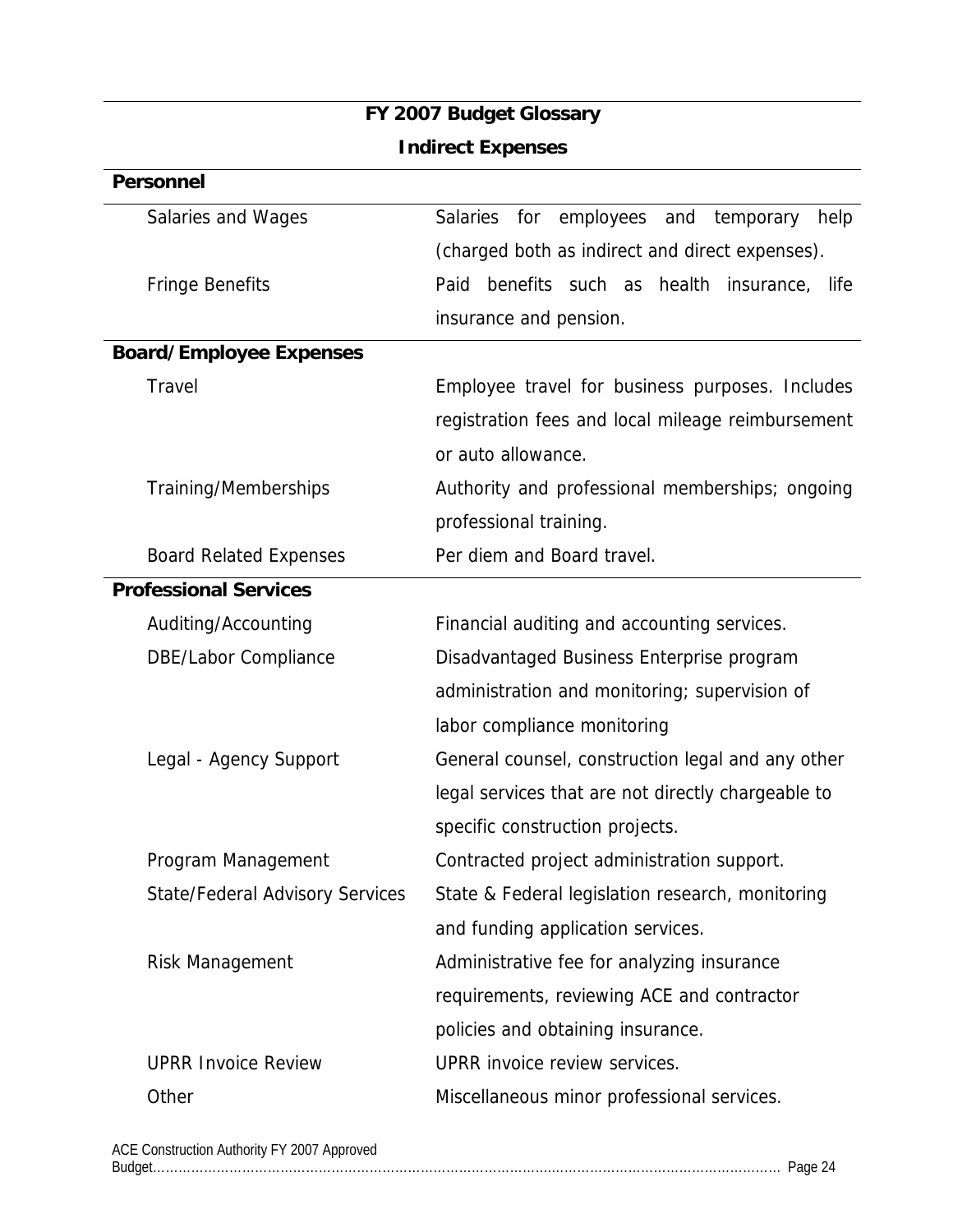| <b>Insurance</b>                | Annual insurance premiums and out-of-pocket                     |
|---------------------------------|-----------------------------------------------------------------|
|                                 | losses                                                          |
| <b>Equipment Expense</b>        | <sub>of</sub><br>office<br>Purchase/lease<br>maintenance<br>and |
|                                 | equipment such as copiers, fax machines and                     |
|                                 | computers.                                                      |
| <b>Office Expense</b>           | Rent on ACE office space, including maintenance                 |
|                                 | and miscellaneous expense                                       |
| <b>Office Operations</b>        | Office supplies, postage, printing/copying<br>and               |
|                                 | telephones                                                      |
| <b>Other</b>                    | General advertising, subscriptions, payroll service             |
|                                 | fees, etc.                                                      |
| <b>Direct Expenses</b>          |                                                                 |
| <b>Program Management</b>       | The portion of overall program management                       |
|                                 | expenses which can be directly charged to                       |
|                                 | projects; consists primarily of design and utility              |
|                                 | relocation<br>acquisition<br>support,<br>land<br>related        |
|                                 | services and office support.                                    |
| Legal                           | Legal expenses which can be directly charged to                 |
|                                 | specific projects for land acquisition activities.              |
| <b>Labor Compliance</b>         | Field<br>monitoring and reporting of contractor                 |
|                                 | compliance with State and Federal labor laws                    |
| <b>Design</b>                   | Preparation of project plans, specifications and                |
|                                 | estimates                                                       |
| <b>Right of Way Acquisition</b> | Property acquisition costs, closing costs,                      |
|                                 | appraisals, surveys, miscellaneous acquisition                  |
|                                 | support costs                                                   |
| <b>Utility Relocation</b>       | Costs of relocating utilities, including design                 |
| <b>Construction Management</b>  | Field oversight of construction                                 |
| <b>Railroad</b>                 | Railroad (UPRR and Metrolink) charges to projects               |
|                                 | for project support, design, procurement and                    |